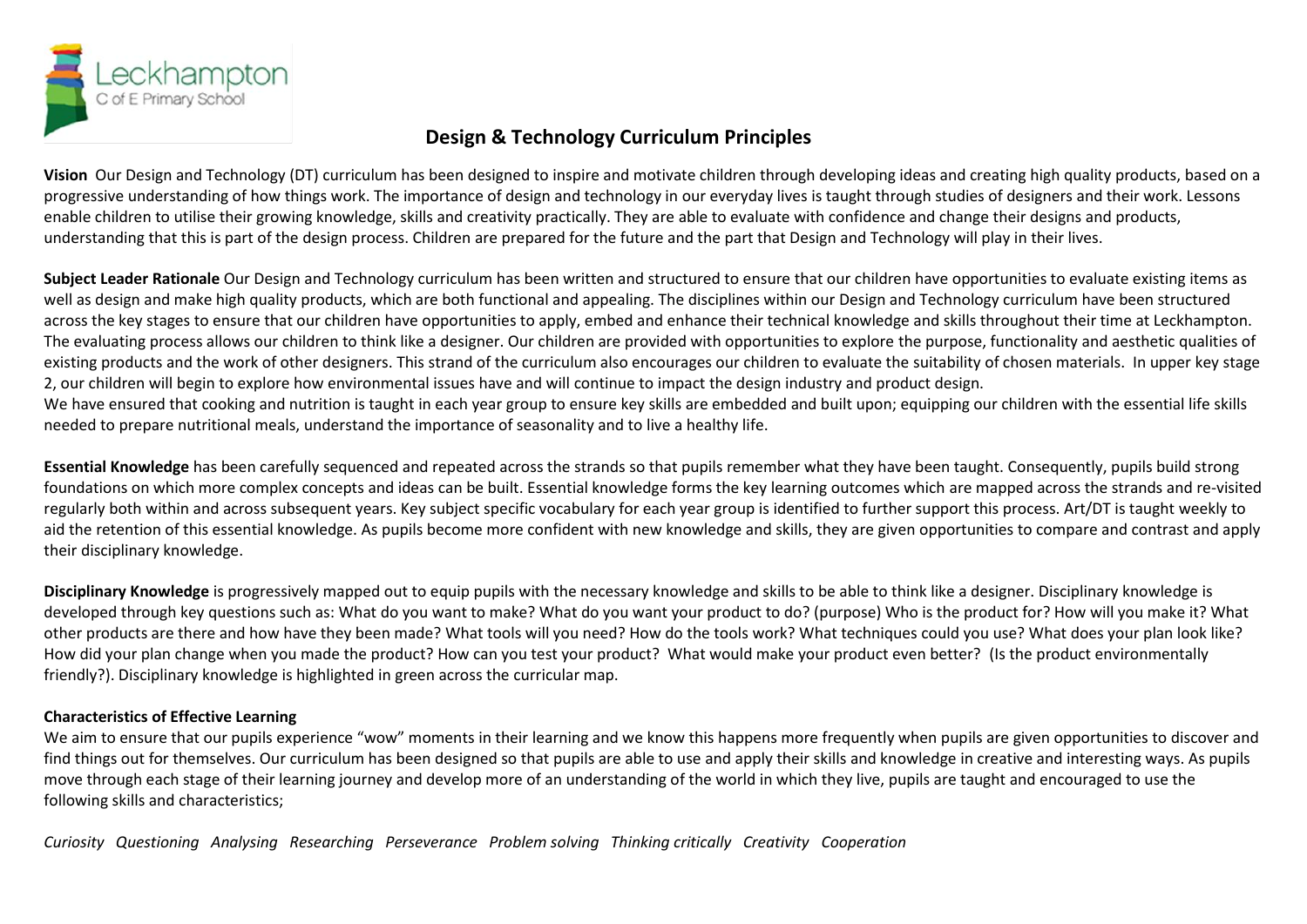| <b>Design and Technology</b> |                                                                                                                                                             |                              |                                                                                                                                                                 |                                |                              |  |  |  |
|------------------------------|-------------------------------------------------------------------------------------------------------------------------------------------------------------|------------------------------|-----------------------------------------------------------------------------------------------------------------------------------------------------------------|--------------------------------|------------------------------|--|--|--|
|                              | Year 1                                                                                                                                                      |                              |                                                                                                                                                                 |                                |                              |  |  |  |
|                              |                                                                                                                                                             |                              | How to think like a designer; What do you want to make? What do you want your product to do? (purpose) Who is the product for? How will you make it? What other |                                |                              |  |  |  |
|                              |                                                                                                                                                             |                              | products are there and how have they been made? What tools will you need? How do the tools work? What techniques could you use? What does your plan look like?  |                                |                              |  |  |  |
| friendly?                    | How did your plan change when you made the product? How can you test your product? What would make your product even better? Is the product environmentally |                              |                                                                                                                                                                 |                                |                              |  |  |  |
| <b>Strands of</b>            | <b>Design</b>                                                                                                                                               | <b>Make</b>                  | <b>Evaluate</b>                                                                                                                                                 | <b>Technical Knowledge</b>     | <b>Cooking and Nutrition</b> |  |  |  |
| <b>Learning</b>              |                                                                                                                                                             |                              |                                                                                                                                                                 |                                |                              |  |  |  |
| Vocabulary                   | Purpose, functional, appealing                                                                                                                              |                              |                                                                                                                                                                 |                                |                              |  |  |  |
|                              | Design, mock-up, design criteria                                                                                                                            |                              |                                                                                                                                                                 |                                |                              |  |  |  |
|                              | Evaluate, research, analyse                                                                                                                                 |                              |                                                                                                                                                                 |                                |                              |  |  |  |
|                              | Stronger, stiffer, stable                                                                                                                                   |                              |                                                                                                                                                                 |                                |                              |  |  |  |
|                              | Joining, hammer, nail, wood glue, materials, tools                                                                                                          |                              |                                                                                                                                                                 |                                |                              |  |  |  |
| Autumn                       | To design a functional and                                                                                                                                  | To make a book end using     | To research and evaluate existing                                                                                                                               | To use Tap Tap Art to practise |                              |  |  |  |
|                              | appealing product based on                                                                                                                                  | pre-cut pieces of wood       | products (book ends). What                                                                                                                                      | using a hammer and nail.       |                              |  |  |  |
|                              | given design criteria (book                                                                                                                                 | including a bracing piece of | material is it made out of? Why?                                                                                                                                |                                |                              |  |  |  |
|                              | end).                                                                                                                                                       | wood (off cuts) to add       |                                                                                                                                                                 | To learn how to use a hammer   |                              |  |  |  |
|                              |                                                                                                                                                             | decorative design.           | To understand the purpose of a                                                                                                                                  | and nail safely with adult     |                              |  |  |  |
|                              | To discuss and generate a                                                                                                                                   |                              | book end (strong, stable,                                                                                                                                       | supervision (introduced in     |                              |  |  |  |
|                              | mock-up of their design using                                                                                                                               |                              | support/hold books upright).                                                                                                                                    | small groups).                 |                              |  |  |  |
|                              | card, glue and tape (fold up).                                                                                                                              |                              | To evaluate their card mock up                                                                                                                                  | To begin to understand the     |                              |  |  |  |
|                              | To create a decorative initials                                                                                                                             |                              | design. Is it appealing? How will it                                                                                                                            | terms purpose, functional and  |                              |  |  |  |
|                              | design to be created on a                                                                                                                                   |                              | be joined?                                                                                                                                                      | appealing.                     |                              |  |  |  |
|                              | piece of off cut wood. Think                                                                                                                                |                              |                                                                                                                                                                 |                                |                              |  |  |  |
|                              | about: size of off cut, media                                                                                                                               |                              | To begin to explore and                                                                                                                                         |                                |                              |  |  |  |
|                              | (paint, pens etc), colours.                                                                                                                                 | To use a hammer and nail and | understand how structures can                                                                                                                                   |                                |                              |  |  |  |
|                              |                                                                                                                                                             | wood glue to join wood       | be made stronger, stiffer and                                                                                                                                   |                                |                              |  |  |  |
|                              | To identify the most suitable                                                                                                                               | together.                    | more stable (joining techniques                                                                                                                                 |                                |                              |  |  |  |
|                              | joining technique (hammer                                                                                                                                   |                              | and bracing piece of wood with                                                                                                                                  |                                |                              |  |  |  |
|                              | and nails and wood glue).                                                                                                                                   |                              | decorative design).                                                                                                                                             |                                |                              |  |  |  |
|                              |                                                                                                                                                             |                              |                                                                                                                                                                 |                                |                              |  |  |  |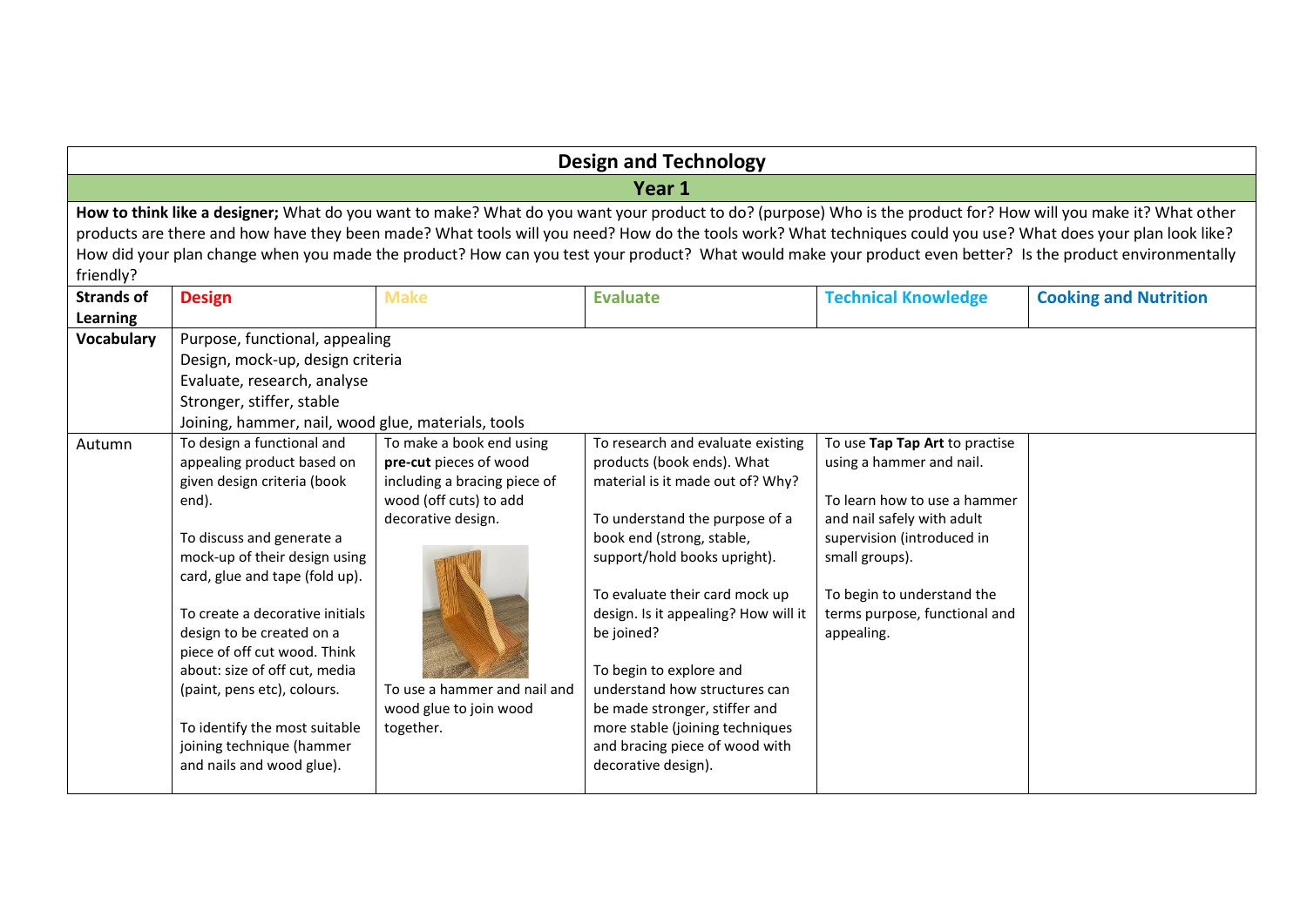|                   |                                                           |                               | To analyse and select the most      |                                  |  |
|-------------------|-----------------------------------------------------------|-------------------------------|-------------------------------------|----------------------------------|--|
|                   |                                                           |                               | suitable materials and tools        |                                  |  |
|                   |                                                           |                               | (variety of joining materials to    |                                  |  |
|                   |                                                           |                               | select from - which is the most     |                                  |  |
|                   |                                                           |                               | suitable? Pritt stick, masking      |                                  |  |
|                   |                                                           |                               | tape, cello tape, stapler, nails,   |                                  |  |
|                   |                                                           |                               | wood glue).                         |                                  |  |
| <b>Vocabulary</b> | Lightweight, strong, handle                               |                               |                                     |                                  |  |
|                   | Fabric, cotton, ribbon, denim, wool, calico, binca        |                               |                                     |                                  |  |
|                   | Knot, sew, thread, needle, running stitch                 |                               |                                     |                                  |  |
| Spring            | To design a bag that is                                   | To use a given template to    | To research and evaluate a          | Revisit the terms functional     |  |
|                   | functional and appealing.                                 | make a bag in calico.         | variety of existing products (bags) | and appealing.                   |  |
| *Art Link*        |                                                           |                               | to create design criteria -         |                                  |  |
| Printing in       | To draw their bag design                                  | To measure the seam of the    | lightweight, strong, handle.        | To practise tying a knot at the  |  |
|                   | using a given template.                                   | bag using a ruler with adult  |                                     | end of thread and threading a    |  |
| $Spring -$        |                                                           | support.                      | To analyse and select the most      | needle with support.             |  |
| joint final       | To label bag design (chosen                               |                               | suitable fabric/s for the handle of |                                  |  |
| product.          | material for handle, colours                              | To sew using a running stitch | their bag based on whether it is    | To find time to revisit skills   |  |
| Joining/          | of repeating pattern, bag                                 | with adult support.           | functional and appealing -          | (string to knot in drawer, use   |  |
| threading         | fabric, running stitch).                                  |                               | ribbon, rope, wool, denim, cotton   | strips of laminating plastic     |  |
| techniques.       |                                                           |                               | etc.                                | waste with holes in to practise  |  |
|                   |                                                           |                               |                                     | threading).                      |  |
|                   |                                                           |                               |                                     |                                  |  |
|                   |                                                           |                               |                                     | To use cotton binca to practise  |  |
|                   |                                                           |                               |                                     | a running stitch (introduce      |  |
|                   |                                                           |                               |                                     | with small groups).              |  |
|                   |                                                           |                               |                                     |                                  |  |
|                   |                                                           |                               |                                     | To practise a running stitch on  |  |
|                   |                                                           |                               |                                     | a variety of fabrics and to join |  |
|                   |                                                           |                               |                                     | two pieces together.             |  |
|                   |                                                           |                               |                                     | To measure the seam of their     |  |
|                   |                                                           |                               |                                     | bag with adult support.          |  |
| <b>Vocabulary</b> | Fruit and vegetable Root, stem, flower, leaf, fruit, seed |                               |                                     |                                  |  |
|                   | Cut, boil, mix, Knife, Hob, Hygiene, safety               |                               |                                     |                                  |  |
|                   | Ingredients, recipe                                       |                               |                                     |                                  |  |
|                   |                                                           |                               |                                     |                                  |  |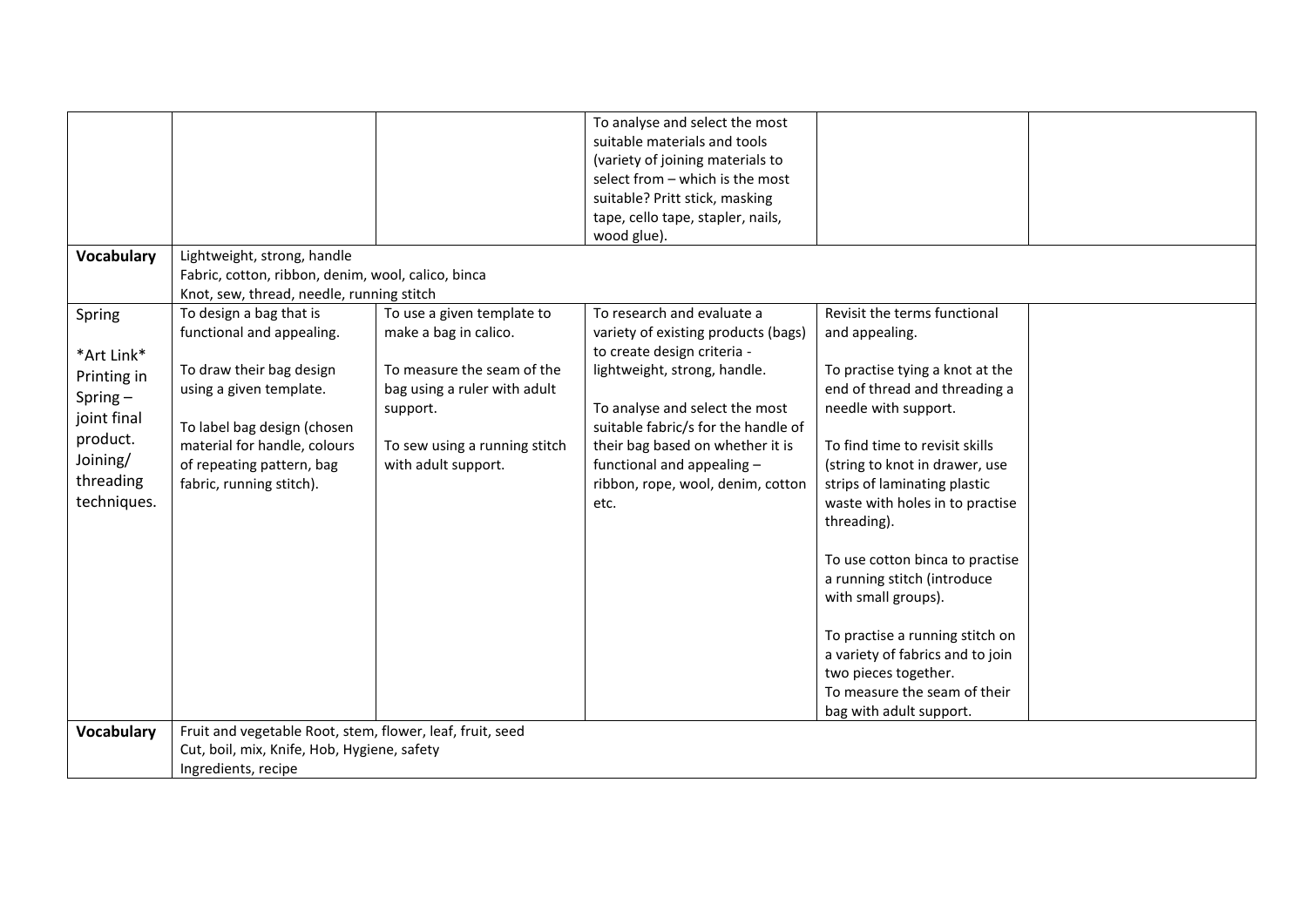| Summer |  | To know how to use a knife    | To know where food comes from      |
|--------|--|-------------------------------|------------------------------------|
|        |  | safely to cut fruit and       | (eggs, milk, cheese, butter,       |
|        |  | vegetables with adult         | yoghurt).                          |
|        |  | supervision.                  |                                    |
|        |  |                               | To know that fruit and             |
|        |  | To know how to use a hob      | vegetables come from different     |
|        |  | safely to boil potatoes with  | parts of plants. Provide examples  |
|        |  | adult supervision.            | of each.                           |
|        |  |                               | - Roots: carrot, parsnips and      |
|        |  | To learn how to cut, boil and | radishes.                          |
|        |  | mix with adult supervision.   | - Flowers: broccoli and            |
|        |  |                               | cauliflower.                       |
|        |  | To understand the importance  | - Leaves: cabbage and lettuce.     |
|        |  | of hygiene (washing hands)    | - Stems: celery, rhubarb and       |
|        |  | before cooking.               | asparagus.                         |
|        |  |                               | - Fruits: strawberry, apples and   |
|        |  |                               | pea pods.                          |
|        |  |                               | <b>Visit to Primrose Vale Farm</b> |
|        |  |                               | Shop (PYO).                        |
|        |  |                               |                                    |
|        |  |                               | Make a fruit salad to practise     |
|        |  |                               | how to use a knife safely.         |
|        |  |                               | Make potato salad using            |
|        |  |                               | produce grown in the kitchen       |
|        |  |                               | garden (potatoes and chives).      |
|        |  |                               |                                    |
|        |  |                               | Use bag made in Spring to carry    |
|        |  |                               | gardening tools to the kitchen     |
|        |  |                               | garden.                            |
|        |  |                               |                                    |
|        |  |                               | Begin to create a class recipe     |
|        |  |                               | folder which will be added to      |
|        |  |                               | each year.                         |
|        |  |                               |                                    |
|        |  |                               |                                    |
|        |  |                               |                                    |
|        |  |                               |                                    |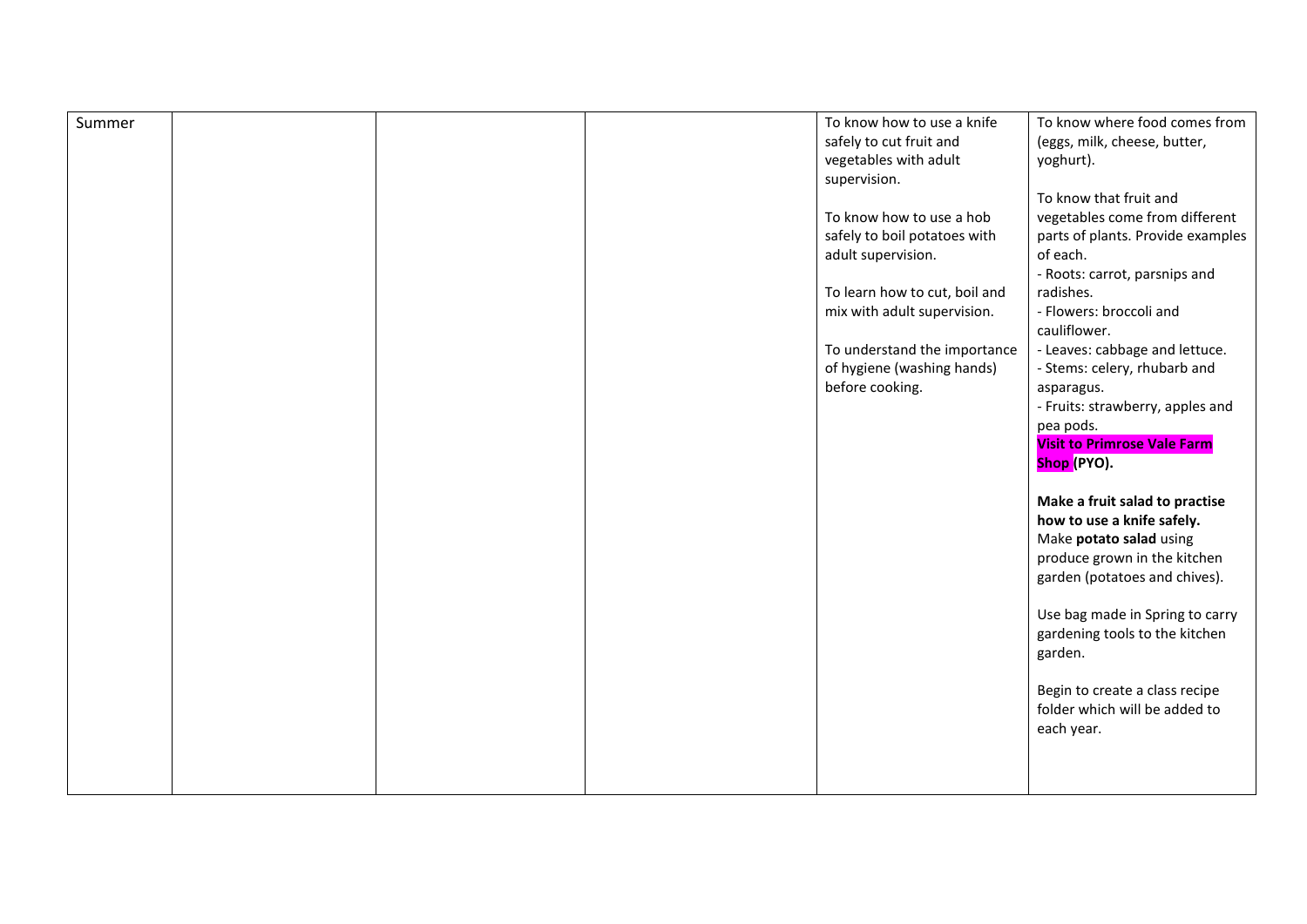|                        | <b>Design and Technology</b>                    |             |                                                                                                                                                                 |                                |                                                       |  |  |
|------------------------|-------------------------------------------------|-------------|-----------------------------------------------------------------------------------------------------------------------------------------------------------------|--------------------------------|-------------------------------------------------------|--|--|
|                        | Year <sub>2</sub>                               |             |                                                                                                                                                                 |                                |                                                       |  |  |
|                        |                                                 |             | How to think like a designer; What do you want to make? What do you want your product to do? (purpose) Who is the product for? How will you make it? What other |                                |                                                       |  |  |
|                        |                                                 |             | products are there and how have they been made? What tools will you need? How do the tools work? What techniques could you use? What does your plan look like?  |                                |                                                       |  |  |
|                        |                                                 |             | How did your plan change when you made the product? How can you test your product? What would make your product even better? Is the product environmentally     |                                |                                                       |  |  |
| friendly?              |                                                 |             |                                                                                                                                                                 |                                |                                                       |  |  |
| <b>Strands of</b>      | <b>Design</b>                                   | <b>Make</b> | <b>Evaluate</b>                                                                                                                                                 | <b>Technical Knowledge</b>     | <b>Cooking and Nutrition</b>                          |  |  |
| Learning               |                                                 |             |                                                                                                                                                                 |                                |                                                       |  |  |
| Vocabulary             | Peel, blend, weigh, measure, scales, Meat/ fish |             |                                                                                                                                                                 |                                |                                                       |  |  |
| Autumn                 |                                                 |             |                                                                                                                                                                 | To know how to use a peeler    | Revisit the parts of a plant                          |  |  |
| *ART LINK* -           |                                                 |             |                                                                                                                                                                 | safely with adult supervision. | different fruit and vegetables<br>come from (Year 1). |  |  |
| create                 |                                                 |             |                                                                                                                                                                 | Revise how to use a knife to   |                                                       |  |  |
| sculpture              |                                                 |             |                                                                                                                                                                 | cut and a hob to boil safely   | To know where different types of                      |  |  |
| using                  |                                                 |             |                                                                                                                                                                 | with greater independence.     | meat and fish come from.                              |  |  |
| everyday/              |                                                 |             |                                                                                                                                                                 |                                | Beef (burgers / steak) - cows.                        |  |  |
| recycled               |                                                 |             |                                                                                                                                                                 | To know how to use a food      | Sausages, bacon, gammon and                           |  |  |
| $materials -$          |                                                 |             |                                                                                                                                                                 | blender to blend the soup with | pork - pigs.                                          |  |  |
| joining                |                                                 |             |                                                                                                                                                                 | adult supervision.             | Chicken - chickens.<br>Lamb - sheep                   |  |  |
| techniques<br>(see Art |                                                 |             |                                                                                                                                                                 | Begin to introduce how to      | Tuna - tuna.                                          |  |  |
| Plan).                 |                                                 |             |                                                                                                                                                                 | measure ingredients with       | Fish in fish fingers -                                |  |  |
|                        |                                                 |             |                                                                                                                                                                 | support (stock).               | cod/haddock.                                          |  |  |
|                        |                                                 |             |                                                                                                                                                                 | To understand the importance   | Provide children with a basic                         |  |  |
|                        |                                                 |             |                                                                                                                                                                 | of hygiene (washing hands and  | soup recipe.                                          |  |  |
|                        |                                                 |             |                                                                                                                                                                 | hair tied up) before cooking.  | As a class decide which                               |  |  |
|                        |                                                 |             |                                                                                                                                                                 |                                | ingredients to include.                               |  |  |
|                        |                                                 |             |                                                                                                                                                                 |                                | Make a soup using some                                |  |  |
|                        |                                                 |             |                                                                                                                                                                 |                                | produce grown in the kitchen                          |  |  |
|                        |                                                 |             |                                                                                                                                                                 |                                | garden (potatoes - planted by                         |  |  |
|                        |                                                 |             |                                                                                                                                                                 |                                | Year 1 in Spring, onions, herbs).                     |  |  |
|                        |                                                 |             |                                                                                                                                                                 |                                | Add soup recipe to the recipe                         |  |  |
|                        |                                                 |             |                                                                                                                                                                 |                                | folder.                                               |  |  |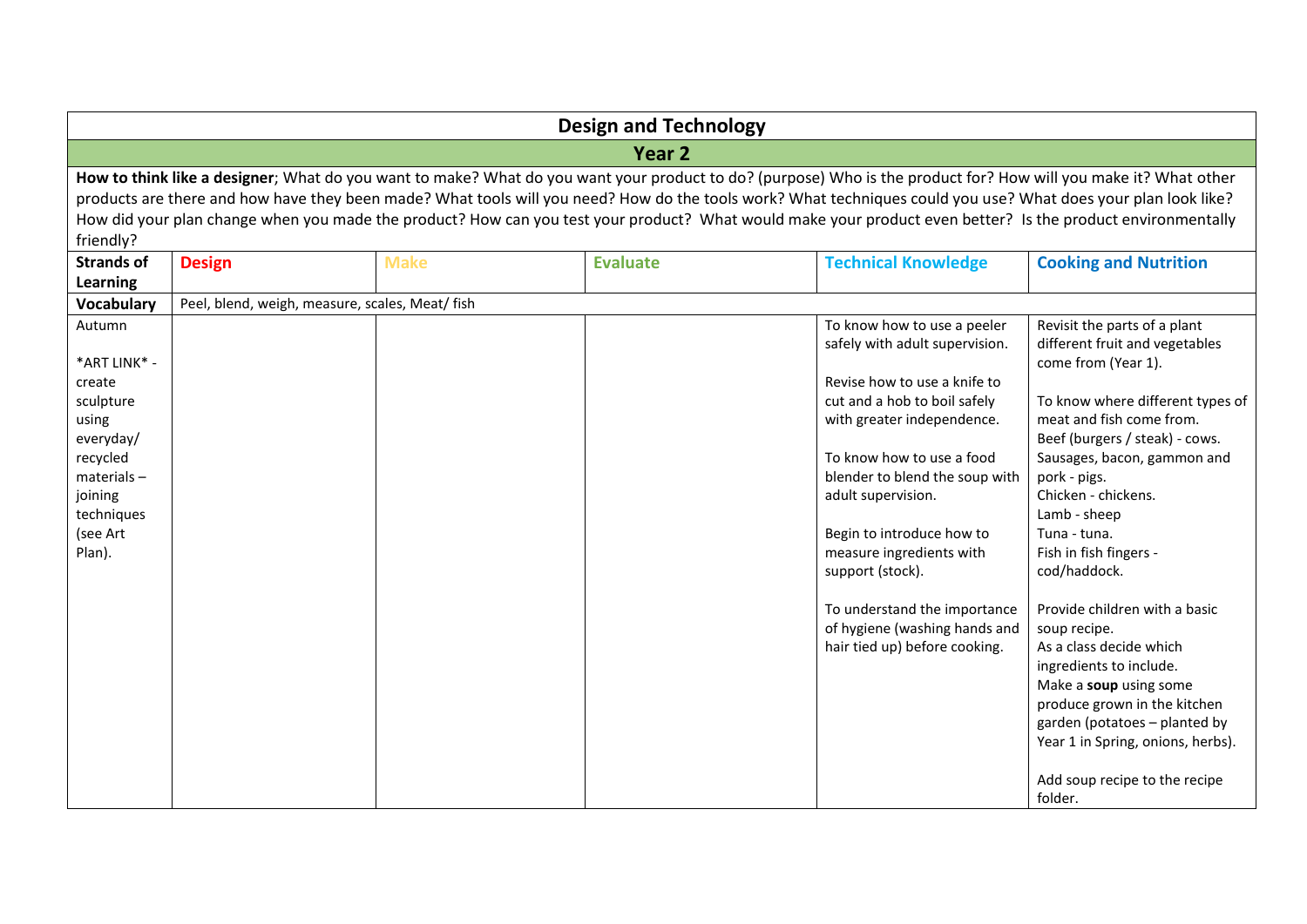| <b>Vocabulary</b> | Purposeful, mood board, labelled drawing, variety of fabric names, back stitch, hem |                                |                                                                                                                       |                                                                 |  |
|-------------------|-------------------------------------------------------------------------------------|--------------------------------|-----------------------------------------------------------------------------------------------------------------------|-----------------------------------------------------------------|--|
| Spring            | To create a mood board for                                                          | To create an apron that is fit | To research and evaluate a                                                                                            | Revisit sewing skills taught in                                 |  |
|                   | inspiration (style of apron,                                                        | for purpose.                   | variety of existing products                                                                                          | Year 1.                                                         |  |
|                   | colour, fabric from ties etc).                                                      |                                | (aprons). Provide examples of                                                                                         |                                                                 |  |
|                   |                                                                                     | To use a running stitch to hem | apron designs over history. How                                                                                       | To tie a knot at the end of                                     |  |
|                   | To design an apron that is                                                          | fabric.                        | have they changed? Why?                                                                                               | thread and thread a needle                                      |  |
|                   | purposeful, functional and                                                          |                                |                                                                                                                       | with greater independence.                                      |  |
|                   | appealing based on design                                                           | To use a back stitch to attach | To analyse and select from a                                                                                          |                                                                 |  |
|                   | criteria.                                                                           | ties (and a pocket?).          | variety of fabrics for the ties and                                                                                   | Revise how to sew a running                                     |  |
|                   |                                                                                     |                                | pocket of their apron.                                                                                                | stitch on binca.                                                |  |
|                   | To create a labelled drawing                                                        |                                |                                                                                                                       |                                                                 |  |
|                   | of their apron design (fabric,<br>colour, full length/ pinny,                       |                                |                                                                                                                       | To use binca to introduce and<br>practise sewing a back stitch. |  |
|                   | pocket, running or back stitch                                                      |                                |                                                                                                                       |                                                                 |  |
|                   | etc.)                                                                               |                                |                                                                                                                       | To practise a back stitch on a                                  |  |
|                   |                                                                                     |                                |                                                                                                                       | variety of fabrics and to join                                  |  |
|                   |                                                                                     |                                |                                                                                                                       | two pieces together.                                            |  |
|                   |                                                                                     |                                |                                                                                                                       |                                                                 |  |
|                   |                                                                                     |                                |                                                                                                                       | To learn how to hem fabric                                      |  |
|                   |                                                                                     |                                |                                                                                                                       | with adult support.                                             |  |
|                   |                                                                                     |                                |                                                                                                                       |                                                                 |  |
|                   |                                                                                     |                                |                                                                                                                       | To measure fabric with greater                                  |  |
|                   |                                                                                     |                                |                                                                                                                       | independence.                                                   |  |
| Vocabulary        |                                                                                     |                                | Wheel, axles, dowels, axle brackets, mechanisms, variety of materials and tools, staple, hot glue (glue gun), joining |                                                                 |  |
| Summer            | Children will all start with                                                        | To build their trugs/ trolleys | To research and explore a variety                                                                                     | Revisit how to use a hammer                                     |  |
|                   | the same size pieces of                                                             | using wood (some pre-cut       | of existing products to create                                                                                        | and nails safely.                                               |  |
|                   | wood to form the basic                                                              | and some will need sawing)     | design criteria - provide                                                                                             |                                                                 |  |
|                   | structure of the trug/trolley.                                                      | in small groups.               | examples of trugs (handles) and                                                                                       | To learn how a wheel and                                        |  |
|                   |                                                                                     |                                | trolleys (wheels/axles). Visit to                                                                                     | axles work (use TTS                                             |  |
|                   | To use criteria to design a                                                         | To attach their handle/        | local garden centre.                                                                                                  | construction set).                                              |  |
|                   | wooden trug/trolley that is                                                         | wheels and axles using         |                                                                                                                       |                                                                 |  |
|                   | purposeful, functional and                                                          | appropriate joining            | To understand the purpose of a                                                                                        | To use a hammer and nails                                       |  |
|                   | appealing in small groups.                                                          | techniques (hammer and         | wooden trug/trolley $-$ to                                                                                            | with greater independence                                       |  |
|                   | To design trugs/trolleys                                                            | nails, stapler, glue gun (hot  | transport objects, strong, stable                                                                                     | but with adult supervision.                                     |  |
|                   | through discussion and                                                              | glue).                         |                                                                                                                       |                                                                 |  |
|                   |                                                                                     |                                |                                                                                                                       |                                                                 |  |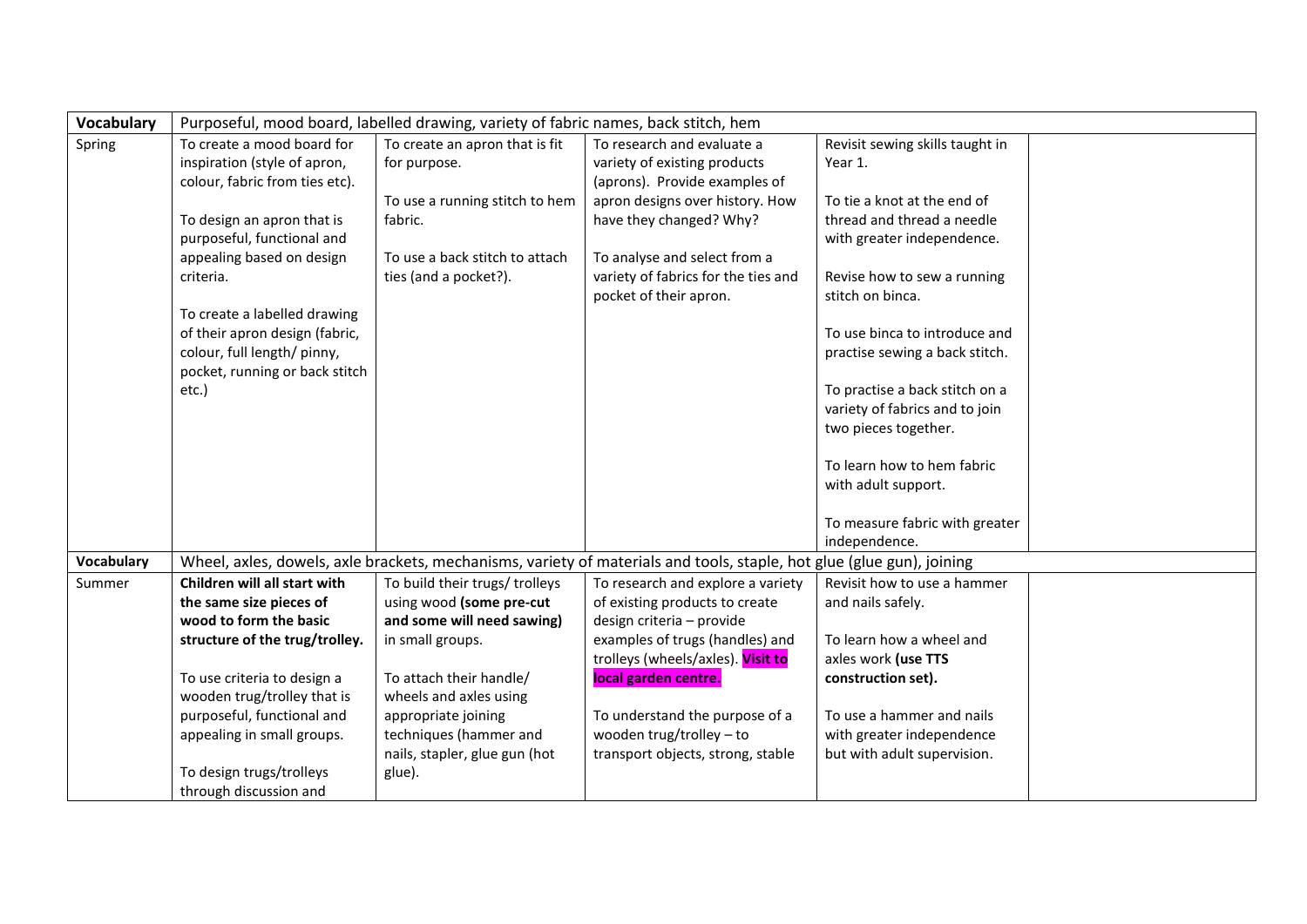| labelled drawings (handle or<br>wheels/axles, chosen<br>material for handle, size of<br>wheels, joining techniques<br>(hammer and nails/ staples)). | To research how objects have<br>been moved throughout history.<br>How has transport changed?<br>Why?<br>To decide as a class the length of<br>each side of the wooden<br>trug/trolley.<br>To analyse and select from a<br>variety of materials (for handle<br>and wheels).<br>To explore and analyse a variety<br>of joining techniques (handle to<br>wooden frame) - hammer/nails,<br>staples, hot glue etc.<br>To evaluate their finished design<br>against the design criteria. Is it<br>functional/ appealing? | To measure materials with<br>adult support.<br>To begin to learn how to use a<br>saw safely to cut pieces of<br>wood/dowels (introduced in<br>small groups with adult<br>supervision).<br>To begin to learn how to use<br>hot glue (glue gun) to attach<br>an axle bracket to wooden box<br>with adult supervision. |  |
|-----------------------------------------------------------------------------------------------------------------------------------------------------|--------------------------------------------------------------------------------------------------------------------------------------------------------------------------------------------------------------------------------------------------------------------------------------------------------------------------------------------------------------------------------------------------------------------------------------------------------------------------------------------------------------------|---------------------------------------------------------------------------------------------------------------------------------------------------------------------------------------------------------------------------------------------------------------------------------------------------------------------|--|
|                                                                                                                                                     |                                                                                                                                                                                                                                                                                                                                                                                                                                                                                                                    |                                                                                                                                                                                                                                                                                                                     |  |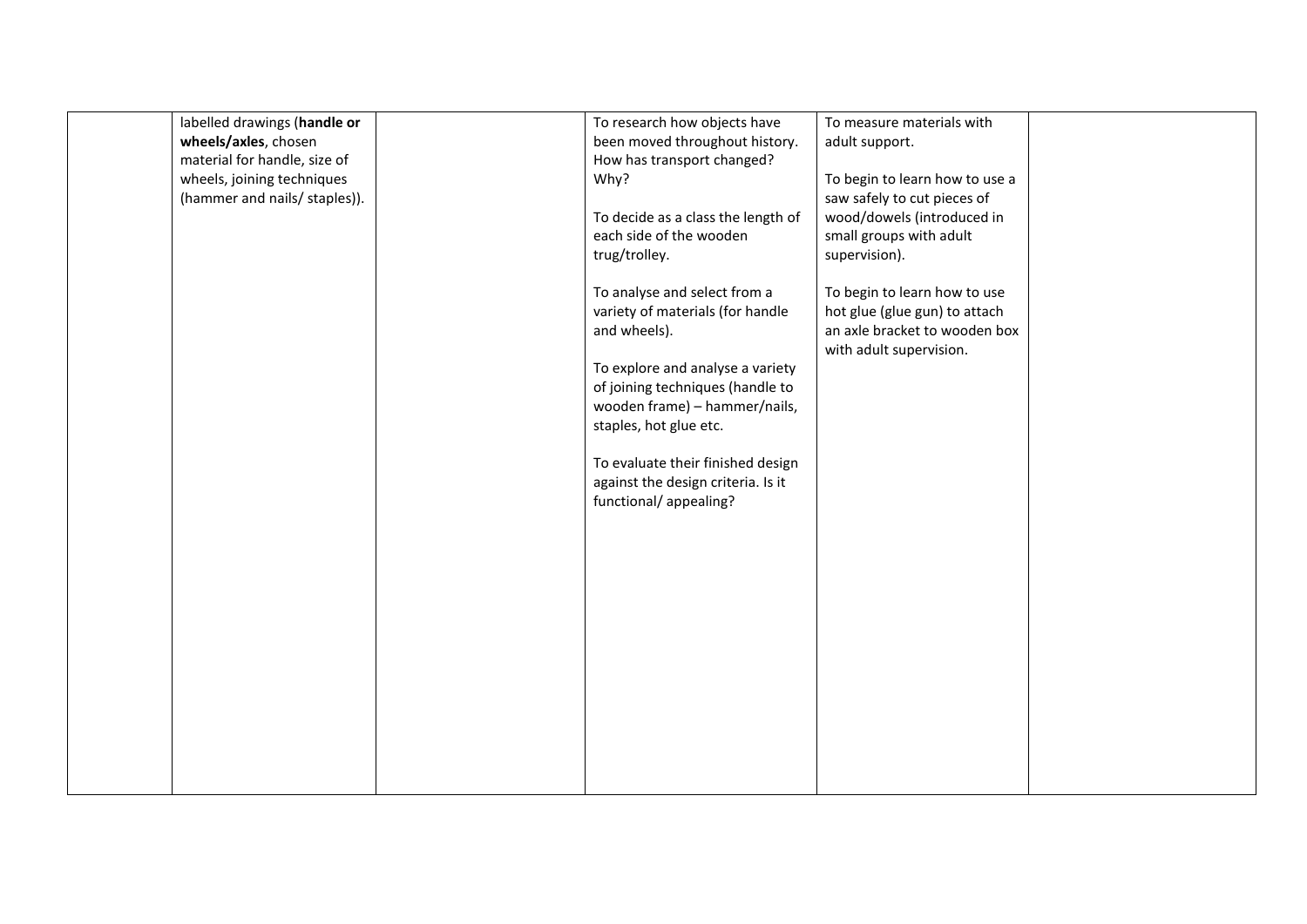| <b>Design and Technology</b> |                   |             |                                                                                                                                                                 |                                                                   |                                   |  |  |
|------------------------------|-------------------|-------------|-----------------------------------------------------------------------------------------------------------------------------------------------------------------|-------------------------------------------------------------------|-----------------------------------|--|--|
|                              | Year <sub>3</sub> |             |                                                                                                                                                                 |                                                                   |                                   |  |  |
|                              |                   |             | How to think like a designer; What do you want to make? What do you want your product to do? (purpose) Who is the product for? How will you make it? What other |                                                                   |                                   |  |  |
|                              |                   |             | products are there and how have they been made? What tools will you need? How do the tools work? What techniques could you use? What does your plan look like?  |                                                                   |                                   |  |  |
|                              |                   |             | How did your plan change when you made the product? How can you test your product? What would make your product even better? Is the product environmentally     |                                                                   |                                   |  |  |
| friendly?                    |                   |             |                                                                                                                                                                 |                                                                   |                                   |  |  |
| <b>Strands of</b>            | <b>Design</b>     | <b>Make</b> | <b>Evaluate</b>                                                                                                                                                 | <b>Technical Knowledge</b>                                        | <b>Cooking and Nutrition</b>      |  |  |
| Learning                     |                   |             |                                                                                                                                                                 |                                                                   |                                   |  |  |
| <b>Vocabulary</b>            |                   |             | Seasonality, availability, flavour, harvest, grown, Winter, Spring, Summer, Autumn, environment, bake, oven                                                     |                                                                   |                                   |  |  |
| Autumn                       |                   |             |                                                                                                                                                                 | To understand the term                                            | Revise where food comes (KS1).    |  |  |
|                              |                   |             |                                                                                                                                                                 | seasonality (Visit to a Roots                                     |                                   |  |  |
|                              |                   |             |                                                                                                                                                                 | and Fruits Greengrocers or                                        | To know when certain fruit and    |  |  |
|                              |                   |             |                                                                                                                                                                 | Primrose Vale Farm Shop).                                         | vegetables are in season in the   |  |  |
|                              |                   |             |                                                                                                                                                                 |                                                                   | UK.                               |  |  |
|                              |                   |             |                                                                                                                                                                 | To understand the importance                                      | Winter: carrots, Brussel sprouts, |  |  |
|                              |                   |             |                                                                                                                                                                 | of eating seasonal food and                                       | cabbage and sweet potatoes.       |  |  |
|                              |                   |             |                                                                                                                                                                 | how this helps the                                                | Spring: spring onions, broccoli,  |  |  |
|                              |                   |             |                                                                                                                                                                 | environment.                                                      | asparagus and cauliflower.        |  |  |
|                              |                   |             |                                                                                                                                                                 |                                                                   | Summer: tomatoes,                 |  |  |
|                              |                   |             |                                                                                                                                                                 | To understand that availability                                   | strawberries, lettuce and peas.   |  |  |
|                              |                   |             |                                                                                                                                                                 | of fresh produce has changed                                      | Autumn: blackberries, apples,     |  |  |
|                              |                   |             |                                                                                                                                                                 | significantly over time - War<br>rations, dig for victory, ships, | pumpkins and potatoes.            |  |  |
|                              |                   |             |                                                                                                                                                                 | planes.                                                           | To know that fruit and            |  |  |
|                              |                   |             |                                                                                                                                                                 |                                                                   | vegetables are at their best      |  |  |
|                              |                   |             |                                                                                                                                                                 | To understand that some food                                      | when in season in terms of        |  |  |
|                              |                   |             |                                                                                                                                                                 | is grown.                                                         | flavour.                          |  |  |
|                              |                   |             |                                                                                                                                                                 |                                                                   | Provide children with a basic     |  |  |
|                              |                   |             |                                                                                                                                                                 | Revise the importance of                                          | crumble recipe. Work together     |  |  |
|                              |                   |             |                                                                                                                                                                 | hygiene when cooking.                                             | as a class to select seasonal     |  |  |
|                              |                   |             |                                                                                                                                                                 |                                                                   | ingredients and adapt recipe.     |  |  |
|                              |                   |             |                                                                                                                                                                 | Revise how to peel (peeler),                                      |                                   |  |  |
|                              |                   |             |                                                                                                                                                                 | cut and use a hob safely within                                   | Make a fruit crumble using        |  |  |
|                              |                   |             |                                                                                                                                                                 | a group.                                                          | produce grown in the kitchen      |  |  |
|                              |                   |             |                                                                                                                                                                 |                                                                   | garden (apple trees and           |  |  |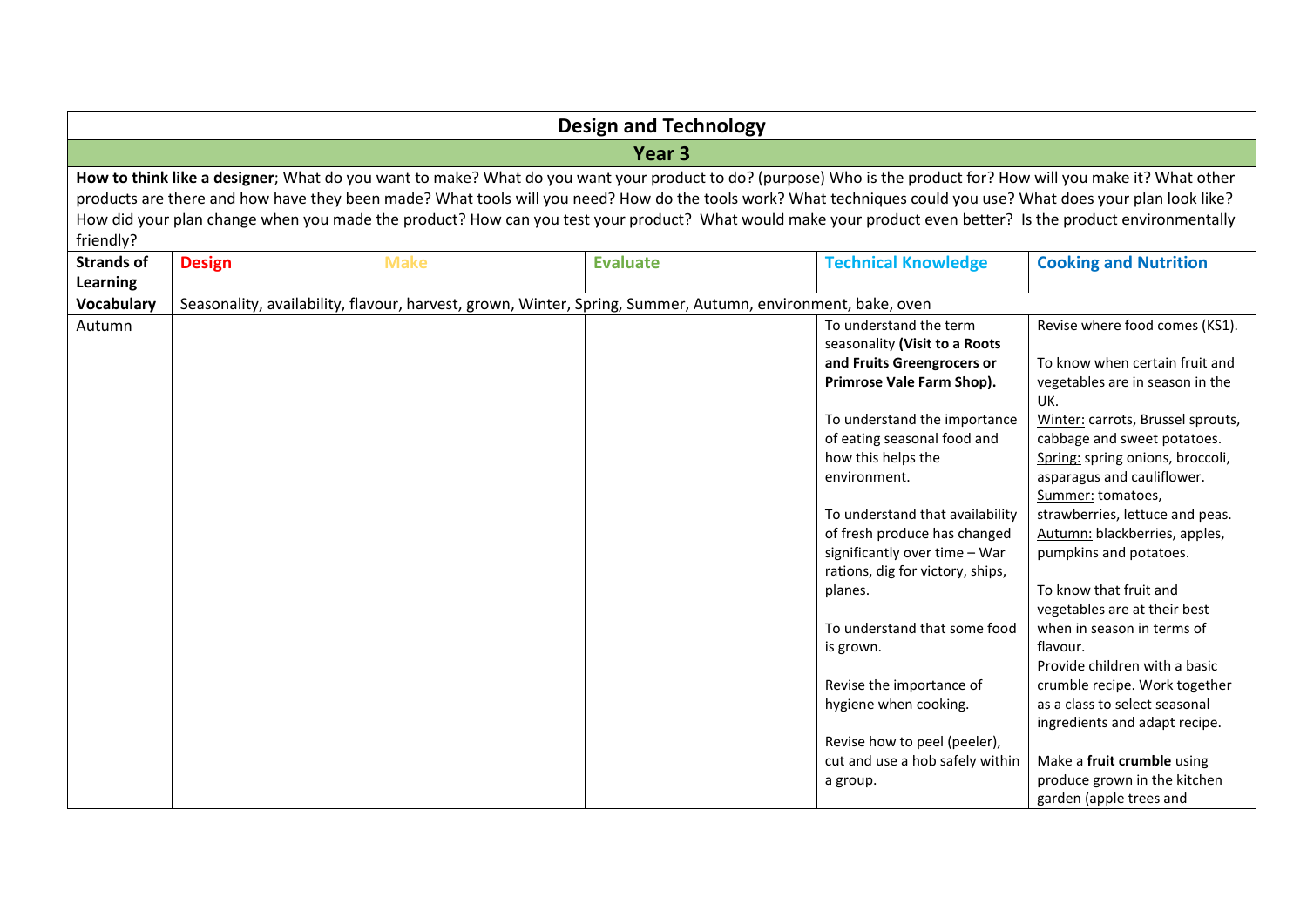|                   |                                                                |                                                              |                                                                                                                                  | To use scales to weigh                                   | blackberries). (Cook at Waitrose            |
|-------------------|----------------------------------------------------------------|--------------------------------------------------------------|----------------------------------------------------------------------------------------------------------------------------------|----------------------------------------------------------|---------------------------------------------|
|                   |                                                                |                                                              |                                                                                                                                  | ingredients with support.                                | <b>Cookery School?)</b>                     |
|                   |                                                                |                                                              |                                                                                                                                  | To learn how to use an oven<br>to bake safely with adult | Add crumble recipe to the recipe<br>folder. |
|                   |                                                                |                                                              |                                                                                                                                  | supervision.                                             |                                             |
| <b>Vocabulary</b> | <b>Cross Stitch</b>                                            |                                                              |                                                                                                                                  |                                                          |                                             |
| Spring            | To design a small cross stitch<br>including initials and basic | To follow pencil markings and<br>create a small cross stitch |                                                                                                                                  | Skills based project.                                    |                                             |
|                   | decoration on paper - label                                    | including initials and basic                                 |                                                                                                                                  | To tie a knot and thread a                               |                                             |
|                   | with chosen colours.                                           | decoration/illustration on                                   |                                                                                                                                  | needle with greater accuracy                             |                                             |
|                   |                                                                | binca.                                                       |                                                                                                                                  | and independence.                                        |                                             |
|                   | To use a pencil to mark out                                    |                                                              |                                                                                                                                  |                                                          |                                             |
|                   | their chosen design onto                                       |                                                              |                                                                                                                                  | To use binca to learn and                                |                                             |
|                   | binca in preparation for                                       |                                                              |                                                                                                                                  | practise how to cross stitch.                            |                                             |
|                   | sewing.                                                        |                                                              |                                                                                                                                  |                                                          |                                             |
|                   |                                                                |                                                              |                                                                                                                                  | To provide opportunities to                              |                                             |
|                   |                                                                |                                                              |                                                                                                                                  | practise cross stitching.                                |                                             |
| Vocabulary        |                                                                |                                                              | Machines, mechanisms, gears, cog, teeth rotate, levers, beam, fulcrum, pivot, load, linkage, fixed pivot, moving pivot, movement |                                                          |                                             |
| Summer            | After exploring simple                                         | To follow instructions to                                    | To recognise and identity simple                                                                                                 | New Vocabulary:                                          |                                             |
|                   | machines using Lego,                                           | create a variety of Lego                                     | machines (gears, levers and                                                                                                      |                                                          |                                             |
| *ART LINK *       | children to design their own                                   | models which incorporate                                     | linkages) in everyday life.                                                                                                      |                                                          |                                             |
| <b>Barbara</b>    | Lego model that incorporates                                   | gears, levers and linkages.                                  |                                                                                                                                  |                                                          |                                             |
| Hepworth          | a gear, lever and/or linkage.                                  |                                                              | Gears: Bicycle, clock, vehicles,                                                                                                 |                                                          |                                             |
| clay              |                                                                |                                                              | manual can openers                                                                                                               |                                                          |                                             |
| sculptures.       | To create an annotated                                         |                                                              | Levers: Spade, see-saw, wheel                                                                                                    |                                                          |                                             |
| Designing         | diagram which labels the                                       |                                                              | barrow,                                                                                                                          |                                                          |                                             |
| and joining $-$   | simple machines and                                            |                                                              | Arms/legs                                                                                                                        |                                                          |                                             |
| scoring and       | technical vocabulary taught.                                   |                                                              | Linkages: steam trains, tool boxes                                                                                               |                                                          |                                             |
| slip              |                                                                |                                                              | Visit STEAM Swindon to see how                                                                                                   |                                                          |                                             |
|                   |                                                                |                                                              | simple machines have impacted                                                                                                    |                                                          |                                             |
|                   |                                                                |                                                              | the railways over time.                                                                                                          |                                                          |                                             |
|                   |                                                                |                                                              |                                                                                                                                  |                                                          |                                             |
|                   |                                                                |                                                              |                                                                                                                                  |                                                          |                                             |
|                   |                                                                |                                                              |                                                                                                                                  |                                                          |                                             |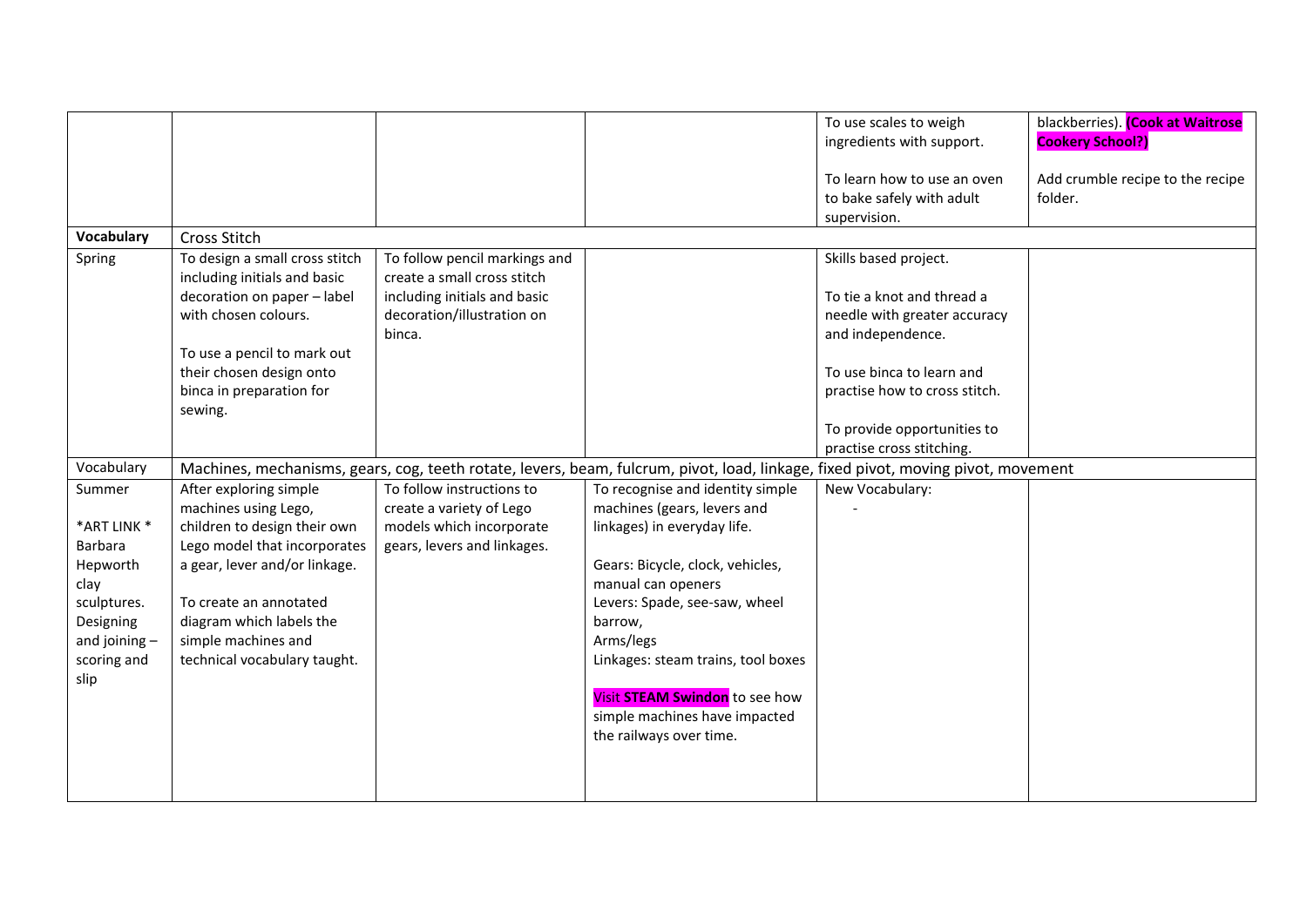| <b>Design and Technology</b>                                          |                                                                                                                                                                                                                                                                                                                                                                                                                                                                                                  |                                                                                                                                                                                                                                                                                   |                                                                                                                                                                                                                                   |                                                                                                                                |                              |  |  |  |
|-----------------------------------------------------------------------|--------------------------------------------------------------------------------------------------------------------------------------------------------------------------------------------------------------------------------------------------------------------------------------------------------------------------------------------------------------------------------------------------------------------------------------------------------------------------------------------------|-----------------------------------------------------------------------------------------------------------------------------------------------------------------------------------------------------------------------------------------------------------------------------------|-----------------------------------------------------------------------------------------------------------------------------------------------------------------------------------------------------------------------------------|--------------------------------------------------------------------------------------------------------------------------------|------------------------------|--|--|--|
|                                                                       | Year 4                                                                                                                                                                                                                                                                                                                                                                                                                                                                                           |                                                                                                                                                                                                                                                                                   |                                                                                                                                                                                                                                   |                                                                                                                                |                              |  |  |  |
| friendly?                                                             | How to think like a designer; What do you want to make? What do you want your product to do? (purpose) Who is the product for? How will you make it? What other<br>products are there and how have they been made? What tools will you need? How do the tools work? What techniques could you use? What does your plan look like?<br>How did your plan change when you made the product? How can you test your product? What would make your product even better? Is the product environmentally |                                                                                                                                                                                                                                                                                   |                                                                                                                                                                                                                                   |                                                                                                                                |                              |  |  |  |
| <b>Strands of</b><br><b>Learning</b>                                  | <b>Design</b>                                                                                                                                                                                                                                                                                                                                                                                                                                                                                    | <b>Make</b>                                                                                                                                                                                                                                                                       | <b>Evaluate</b>                                                                                                                                                                                                                   | <b>Technical Knowledge</b>                                                                                                     | <b>Cooking and Nutrition</b> |  |  |  |
| <b>Vocabulary</b>                                                     | wires                                                                                                                                                                                                                                                                                                                                                                                                                                                                                            |                                                                                                                                                                                                                                                                                   | machines, mechanisms, powered, cams, egg shaped, rotating, sliding, movement, peak, pulleys, force, effort, load, wheel with grooves, rope, electrical systems, motor,                                                            |                                                                                                                                |                              |  |  |  |
| Autumn                                                                |                                                                                                                                                                                                                                                                                                                                                                                                                                                                                                  | To follow instructions to<br>create a variety of powered<br>Lego models which<br>incorporate cams and pulleys<br>as well as gears, levers and<br>linkages taught last year.<br>To be able to identify and<br>label simple machines in each<br>model and explain how they<br>work. | To recognise and identity more<br>simple machines (cams and<br>pulleys) in everyday life.<br>Cams: old fashioned wooden<br>toys, electric drills<br>Pulleys: Wells, elevators, exercise<br>equipment, flag pole, window<br>blinds | Revisit gears, levers and<br>linkages taught in Year 3.<br>To begin to understand how a<br>motor can power the Lego<br>models. |                              |  |  |  |
| <b>Vocabulary</b>                                                     |                                                                                                                                                                                                                                                                                                                                                                                                                                                                                                  | function, innovative, aesthetics, prototype, plasticine, scoring, slip, coiling, firing, coloured glaze                                                                                                                                                                           |                                                                                                                                                                                                                                   |                                                                                                                                |                              |  |  |  |
| Spring<br>*ART LINK *<br>Clay utensils                                | To research kitchen utensils<br>made of pottery and create a<br>mood board to support their<br>initial design ideas.                                                                                                                                                                                                                                                                                                                                                                             | To use clay to create a kitchen<br>utensil that meets the design<br>criteria.                                                                                                                                                                                                     | To research and explore a variety<br>of kitchen utensils (provide<br>examples of both modern and<br>those from the past) - Wilson                                                                                                 | Revisit joining techniques<br>taught in Year 3 - scoring and<br>slip.                                                          |                              |  |  |  |
| - revisit<br>joining with<br>scoring and<br>slip. Intro to<br>coiling | To use plasticine/playdough<br>to create a prototype of their<br>initial design.                                                                                                                                                                                                                                                                                                                                                                                                                 | To choose from a variety of<br>clay tools to create the<br>desired effect.<br>To use the coiling technique                                                                                                                                                                        | <b>Museum box may be beneficial.</b><br>To evaluate past and existing<br>modern designs in terms of<br>aesthetics, function and whether                                                                                           | Revisit colour mixing.<br>To introduce the coiling<br>technique to create a variety<br>of shapes.                              |                              |  |  |  |
| technique.                                                            | To create a final design for a<br>clay kitchen utensil using                                                                                                                                                                                                                                                                                                                                                                                                                                     | somewhere in their utensil<br>design.                                                                                                                                                                                                                                             | the design is innovative.                                                                                                                                                                                                         |                                                                                                                                |                              |  |  |  |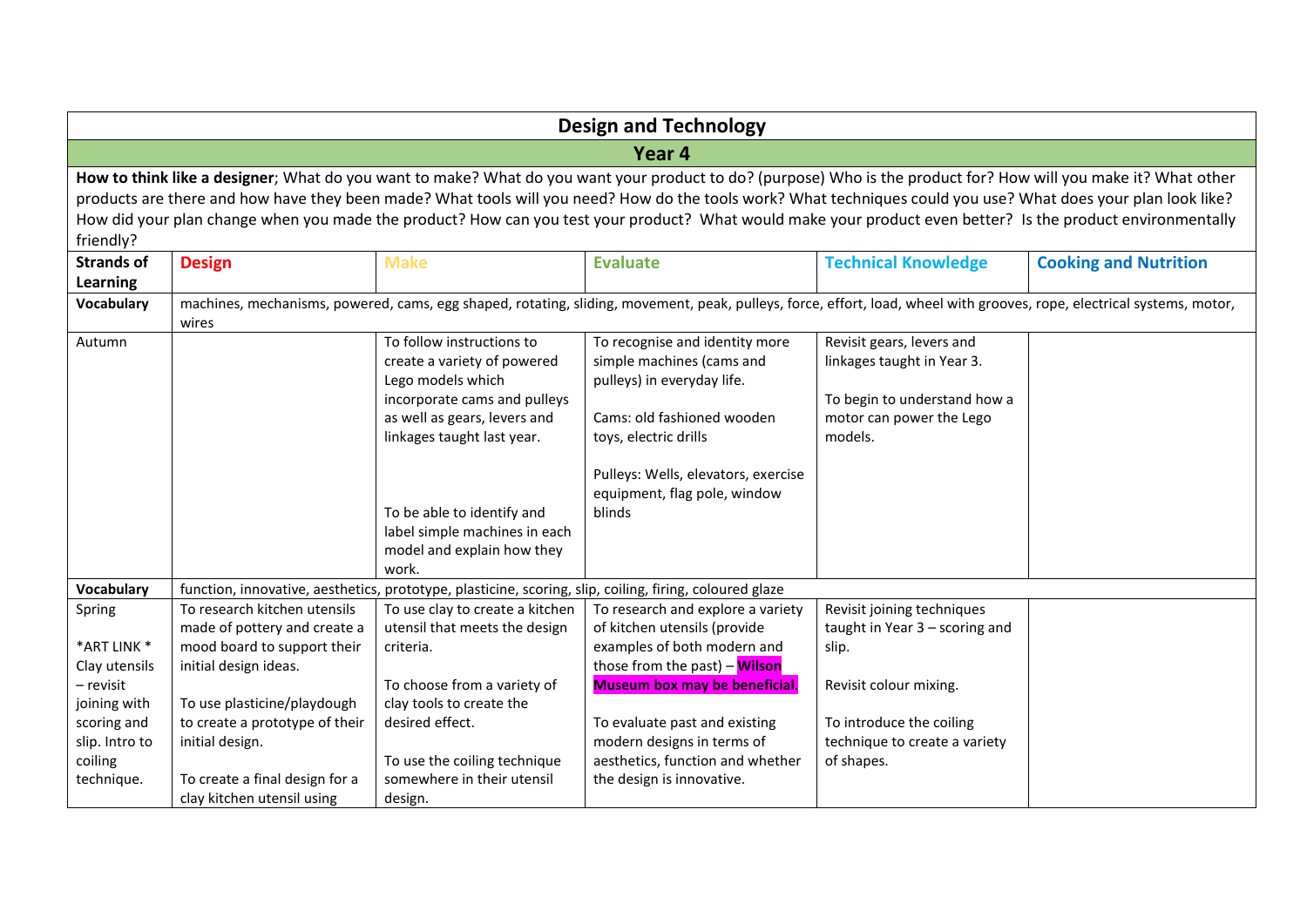| Revisit seasonality - to know  |
|--------------------------------|
| why we eat the seasons and     |
|                                |
|                                |
| To know that seasonality also  |
|                                |
| Winter: turkey, duck, haddock  |
|                                |
| Summer: lamb, tuna, prawns,    |
|                                |
| Autumn: duck, goose, lamb,     |
|                                |
| All Year: chicken, beef, pork, |
|                                |
|                                |
| To research and discuss dishes |
| that use a tomato sauce as a   |
| base - spaghetti bolognaise,   |
| chilli con carne and vegetable |
|                                |
|                                |
|                                |
| alternatives to meat - Quorn   |
|                                |
|                                |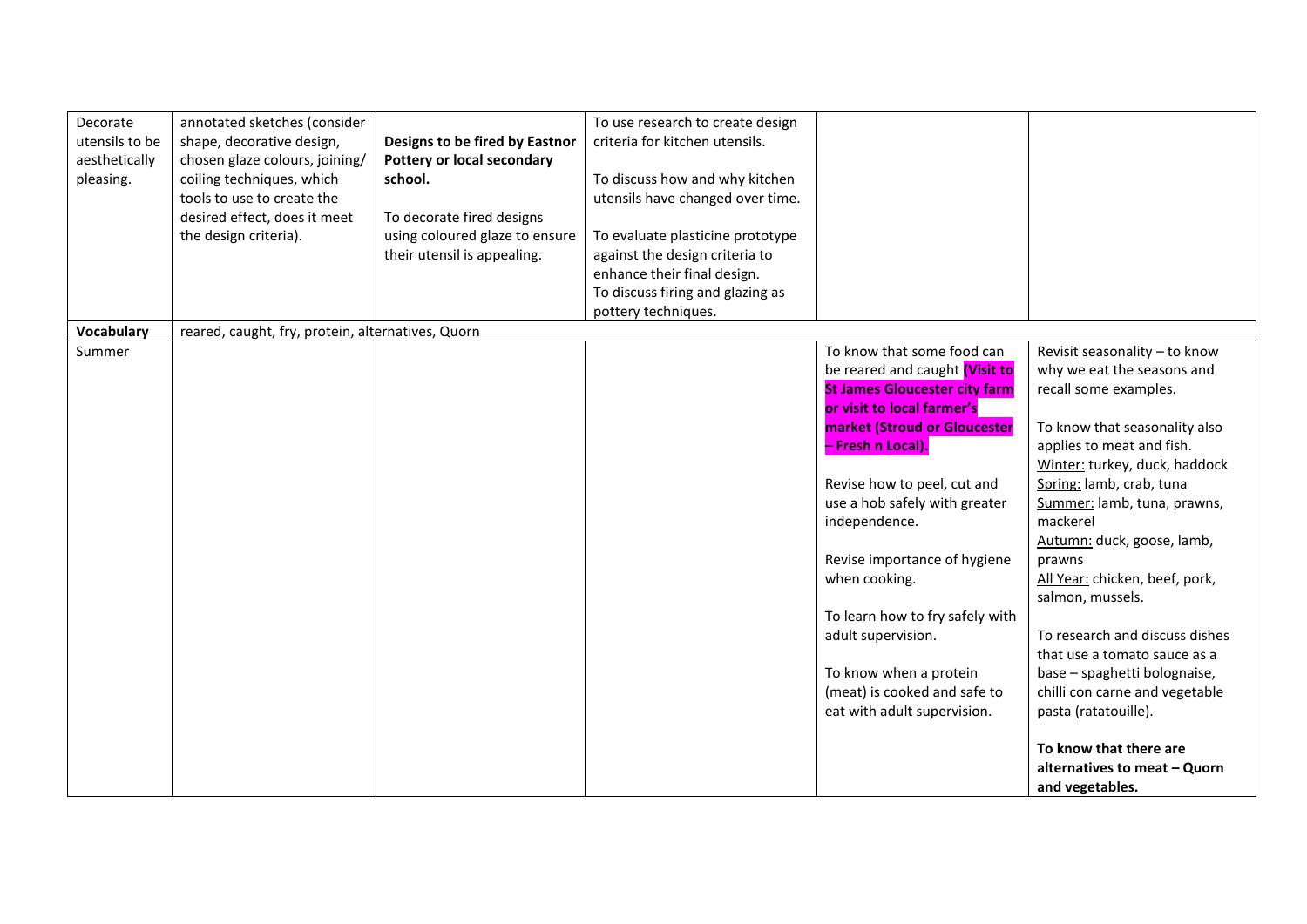|  |  | Make a <b>tomato sauce</b> using                            |
|--|--|-------------------------------------------------------------|
|  |  | produce grown in the kitchen<br>garden (tomatoes and herbs) |
|  |  | and use tomato sauce to                                     |
|  |  | prepare spaghetti bolognaise.<br>Visit Churchdown School    |
|  |  | Add tomato sauce recipe to the<br>recipe folder.            |
|  |  |                                                             |
|  |  |                                                             |
|  |  |                                                             |
|  |  |                                                             |
|  |  |                                                             |
|  |  |                                                             |
|  |  |                                                             |
|  |  |                                                             |
|  |  |                                                             |
|  |  |                                                             |
|  |  |                                                             |
|  |  |                                                             |
|  |  |                                                             |
|  |  |                                                             |
|  |  |                                                             |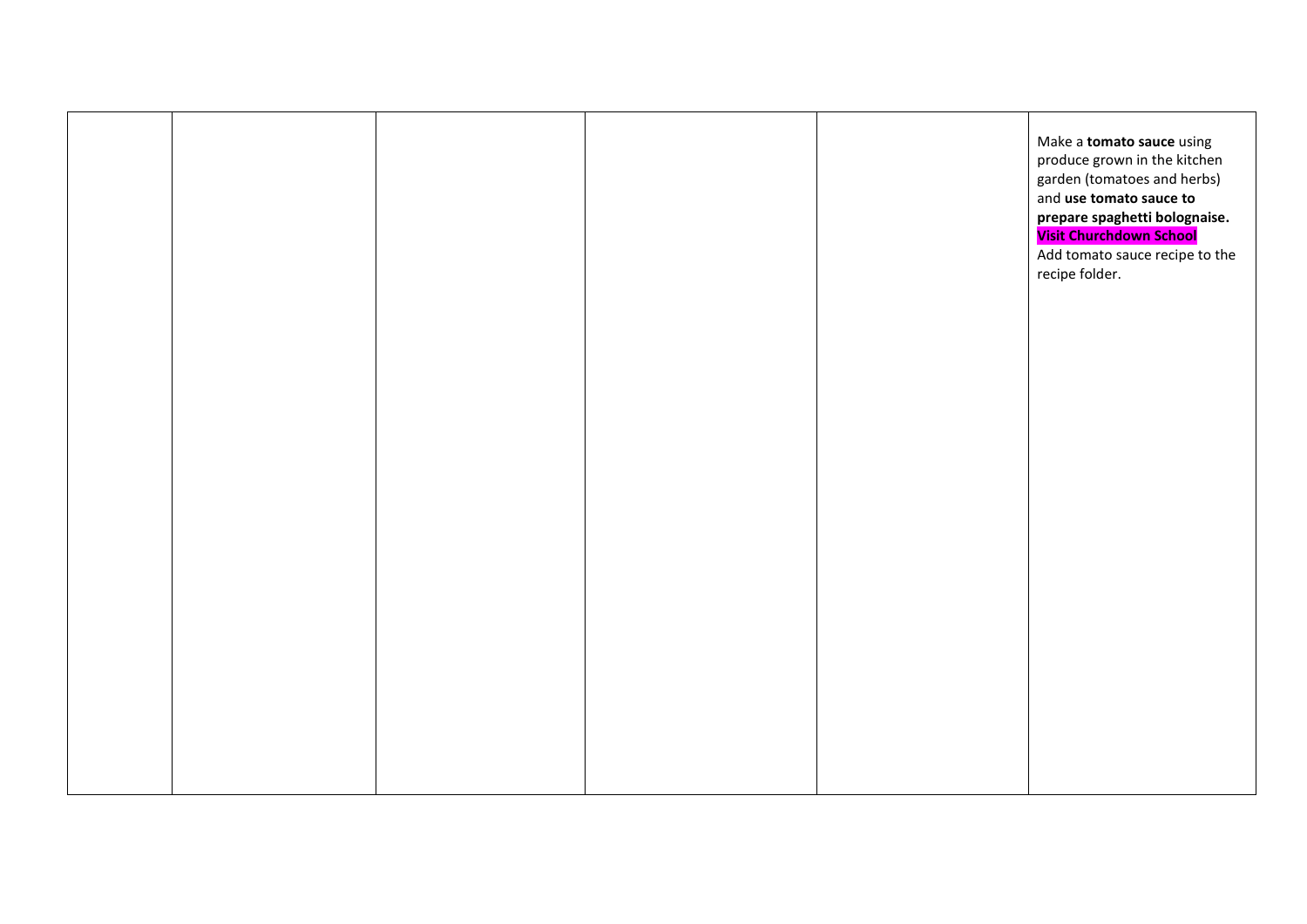|                   | <b>Design and Technology</b> |                                                                                          |                                                                                                                                                                  |                               |                              |  |  |
|-------------------|------------------------------|------------------------------------------------------------------------------------------|------------------------------------------------------------------------------------------------------------------------------------------------------------------|-------------------------------|------------------------------|--|--|
|                   |                              |                                                                                          | Year <sub>5</sub>                                                                                                                                                |                               |                              |  |  |
|                   |                              |                                                                                          | How to think like a designer; What do you want to make? What do you want your product to do? (purpose) Who is the product for? How will you make it? What other  |                               |                              |  |  |
|                   |                              |                                                                                          | products are there and how have they been made? What tools will you need? How do the tools work? What techniques could you use? What does your plan look like?   |                               |                              |  |  |
|                   |                              |                                                                                          | How did your plan change when you made the product? How can you test your product? What would make your product even better? Is the product environmentally      |                               |                              |  |  |
| friendly?         |                              |                                                                                          |                                                                                                                                                                  |                               |                              |  |  |
| <b>Strands of</b> | <b>Design</b>                | <b>Make</b>                                                                              | <b>Evaluate</b>                                                                                                                                                  | <b>Technical Knowledge</b>    | <b>Cooking and Nutrition</b> |  |  |
| <b>Learning</b>   |                              |                                                                                          |                                                                                                                                                                  |                               |                              |  |  |
| <b>Vocabulary</b> |                              |                                                                                          | Proportion, silhouette, fashion, designer, collection, inspiration, manufacture, high street, high end, profit, sustainable materials, reusable objects, colour, |                               |                              |  |  |
|                   |                              | treat, printing, colour washing, repeated pattern, polystyrene, stencils, model, catwalk |                                                                                                                                                                  |                               |                              |  |  |
| Autumn            | To select a theme for the    | To add colour to their                                                                   | To research and explore how                                                                                                                                      | To understand proportion      |                              |  |  |
|                   | class collection.            | pillowcase and other                                                                     | fashion and clothing design                                                                                                                                      | and apply this when           |                              |  |  |
| *ART LINK*        |                              | chosen fabrics that                                                                      | has changed over the years as                                                                                                                                    | drawing their chosen design   |                              |  |  |
|                   | To design and create an      | matches the theme                                                                        | well as during individual's                                                                                                                                      | on a silhouette.              |                              |  |  |
|                   | item of clothing using a     | (printing and colour                                                                     | lifetimes.                                                                                                                                                       |                               |                              |  |  |
|                   | pillowcase that is           | washing).                                                                                |                                                                                                                                                                  | To learn how to colour and    |                              |  |  |
|                   | functional and appealing.    |                                                                                          | To understand that historical                                                                                                                                    | treat fabric (colour          |                              |  |  |
|                   |                              | To use stitches, taught                                                                  | events have changed clothing                                                                                                                                     | washing).                     |                              |  |  |
|                   | To draw design on a          | previously, to create                                                                    | design.                                                                                                                                                          |                               |                              |  |  |
|                   | silhouette using the         | pillowcase item of clothing.                                                             | Visit to the V & A Museum -                                                                                                                                      | To use polystyrene and card   |                              |  |  |
|                   | following drawing            |                                                                                          | <b>Fashion Tour.</b>                                                                                                                                             | to create a printing design.  |                              |  |  |
|                   | techniques - cross           | To select from a variety of                                                              |                                                                                                                                                                  |                               |                              |  |  |
|                   | hatching, shading, side      | decorative items (buttons,                                                               | To be able to discuss and                                                                                                                                        | To revisit how to thread a    |                              |  |  |
|                   | strokes and stippling        | sequins, ribbon, fabric                                                                  | explain why fashion has                                                                                                                                          | needle and tie a knot         |                              |  |  |
|                   | (ART).                       | pens) and attach using a<br>variety of joining                                           | changed throughout history.                                                                                                                                      | (independently).              |                              |  |  |
|                   | To create an annotated to    | techniques (sewing, glue                                                                 | To research and understand                                                                                                                                       | To revisit stitches taught in |                              |  |  |
|                   | design of their item of      | guns etc).                                                                               | the difference between high                                                                                                                                      | previous year groups -        |                              |  |  |
|                   | clothing - label colours,    |                                                                                          | end and high street fashion                                                                                                                                      | running, back and cross       |                              |  |  |
|                   | fabrics, printing/colour     |                                                                                          | stores. Why do some stores                                                                                                                                       | stitch.                       |                              |  |  |
|                   | washing, decoration          |                                                                                          | charge more money? - Quality                                                                                                                                     |                               |                              |  |  |
|                   | choice, type of stitching.   |                                                                                          | of materials, quality of                                                                                                                                         |                               |                              |  |  |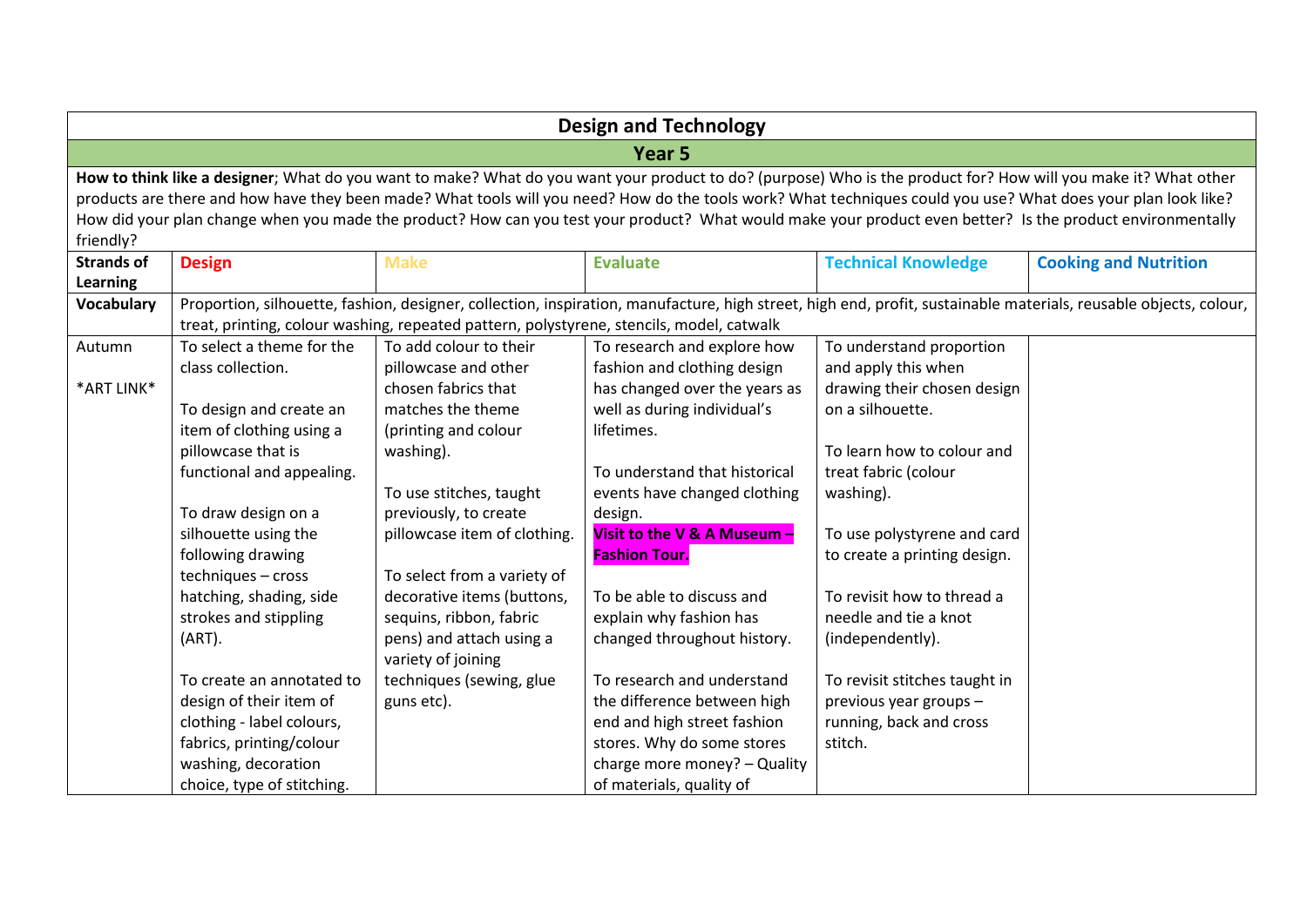|                       |                                               |                                                                    | manufacture, brand, celebrity<br>endorsements, where it is<br>made etc.<br>To research and evaluate the<br>work of various designers -<br>Alexander McQueen and Stella | To revisit how to hem their<br>item of clothing.<br>To apply measurement<br>knowledge to measure<br>fabric accurately. |  |
|-----------------------|-----------------------------------------------|--------------------------------------------------------------------|------------------------------------------------------------------------------------------------------------------------------------------------------------------------|------------------------------------------------------------------------------------------------------------------------|--|
|                       |                                               |                                                                    | McCartney.                                                                                                                                                             | To understand what a                                                                                                   |  |
|                       |                                               |                                                                    |                                                                                                                                                                        | catwalk is and its purpose.                                                                                            |  |
|                       |                                               |                                                                    | To model finished design on a                                                                                                                                          |                                                                                                                        |  |
|                       |                                               |                                                                    | catwalk for a wider audience.                                                                                                                                          |                                                                                                                        |  |
| <b>Vocabulary</b>     |                                               | Hinge, screws, decorative, offcuts, abstract, staining, varnishing |                                                                                                                                                                        |                                                                                                                        |  |
| Spring                | To design a functional and                    | Individually children to                                           | To research and evaluate a                                                                                                                                             | To revisit how to use a                                                                                                |  |
|                       | appealing table storage                       | make a wooden table                                                | variety of existing products                                                                                                                                           | hammer and nail safely.                                                                                                |  |
| *ART LINK*<br>Art and | box based on design                           | storage box that meets                                             | (table storage boxes).                                                                                                                                                 | To revisit how to use a saw                                                                                            |  |
| Craft                 | criteria.                                     | design criteria.                                                   |                                                                                                                                                                        | safely.                                                                                                                |  |
|                       | To discuss and generate a                     | To use a saw to cut pieces                                         | To use research to understand                                                                                                                                          |                                                                                                                        |  |
|                       | prototype of their design                     | of wood of varying sizes to                                        | the purpose of table storage.                                                                                                                                          | Children provided greater                                                                                              |  |
|                       | using materials of their                      | create their table storage                                         |                                                                                                                                                                        | opportunities to apply                                                                                                 |  |
|                       | choice (Lego, card, other                     | box.                                                               | To use research to generate                                                                                                                                            | sawing skills to cut pieces of                                                                                         |  |
|                       | construction materials).                      |                                                                    | design criteria.                                                                                                                                                       | wood.                                                                                                                  |  |
|                       |                                               | To use small offcuts of                                            |                                                                                                                                                                        |                                                                                                                        |  |
|                       | To create an annotated                        | wood to create an abstract                                         | To evaluate their prototype                                                                                                                                            | To apply measurement                                                                                                   |  |
|                       | sketch of their table                         | design - consider the most                                         | design against the design                                                                                                                                              | knowledge to measure                                                                                                   |  |
|                       | storage box - label<br>measurements of pieces | suitable joining techniques.                                       | criteria - is it functional/<br>appealing?                                                                                                                             | pieces of wood accurately.                                                                                             |  |
|                       | of wood, joining                              | To stain and varnish                                               |                                                                                                                                                                        | To revisit joining techniques                                                                                          |  |
|                       | techniques (hammer and                        | wooden storage boxes.                                              |                                                                                                                                                                        | taught previously -                                                                                                    |  |
|                       | nail, hinge and screws,                       |                                                                    |                                                                                                                                                                        | hammer and nail, wood                                                                                                  |  |
|                       | wood glue etc), decorative                    |                                                                    |                                                                                                                                                                        | glue.                                                                                                                  |  |
|                       | design.                                       |                                                                    |                                                                                                                                                                        |                                                                                                                        |  |
|                       |                                               |                                                                    |                                                                                                                                                                        |                                                                                                                        |  |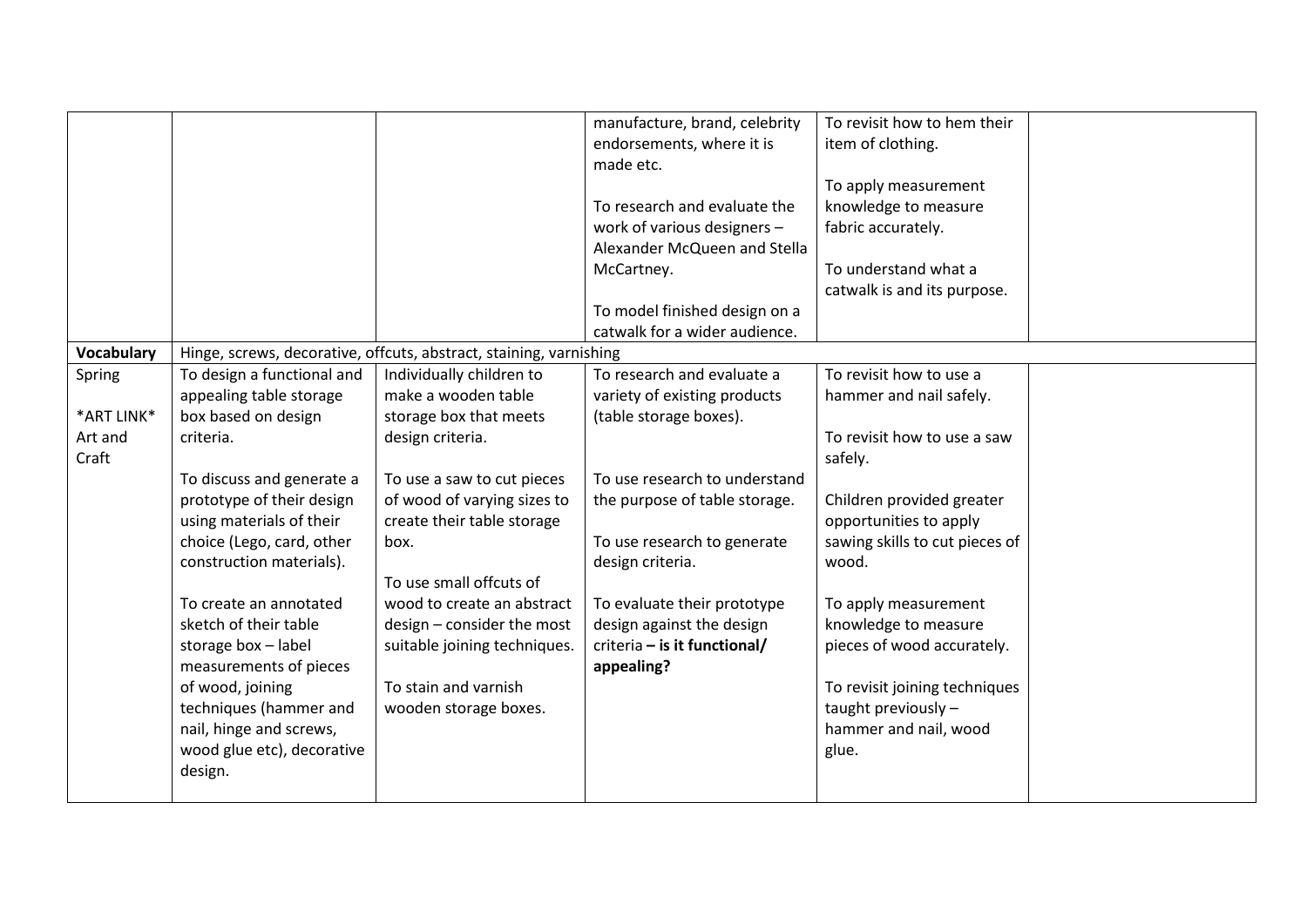| <b>Vocabulary</b> |                                                                                                                                                                                                                                                              | Processed, packaging, labels, market audience, prototype        |                                                                                                                                              | To learn how a hinge works<br>and that screws are used to<br>join it to wood.<br>To discuss staining and<br>varnishing as a decorative<br>technique.                                                                                                                         |                                                                                                                                                                                                                                                                                                                                                                                       |
|-------------------|--------------------------------------------------------------------------------------------------------------------------------------------------------------------------------------------------------------------------------------------------------------|-----------------------------------------------------------------|----------------------------------------------------------------------------------------------------------------------------------------------|------------------------------------------------------------------------------------------------------------------------------------------------------------------------------------------------------------------------------------------------------------------------------|---------------------------------------------------------------------------------------------------------------------------------------------------------------------------------------------------------------------------------------------------------------------------------------------------------------------------------------------------------------------------------------|
| Summer            | To identify key features of<br>food packaging and create<br>design criteria.<br>To design, through<br>discussion and annotated<br>sketches, packaging/labels<br>for their product<br>(macaroni cheese).<br>To create a prototype of<br>their design (paper). | To create packaging/labels<br>for their own product on<br>card. | To research and analyse<br>existing packaging (macaroni<br>cheese).<br>To evaluate their prototype<br>design against the design<br>criteria. | To know that some food is<br>processed.<br>Revise skills taught in<br>previous year groups with<br>greater independence.<br>Revise the importance of<br>hygiene when cooking.<br>To know when a protein<br>(meat) is cooked and safe<br>to eat with greater<br>independence. | Revisit seasonality and recall<br>examples of food that is<br>grown, reared or caught.<br>To research and discuss<br>dishes that use a white sauce<br>as a base - macaroni cheese,<br>creamy (chicken) pasta,<br>lasagne (tomato and white<br>sauce).<br>To make a white sauce and<br>then use this to prepare<br>macaroni cheese.<br>Add white sauce recipe to the<br>recipe folder. |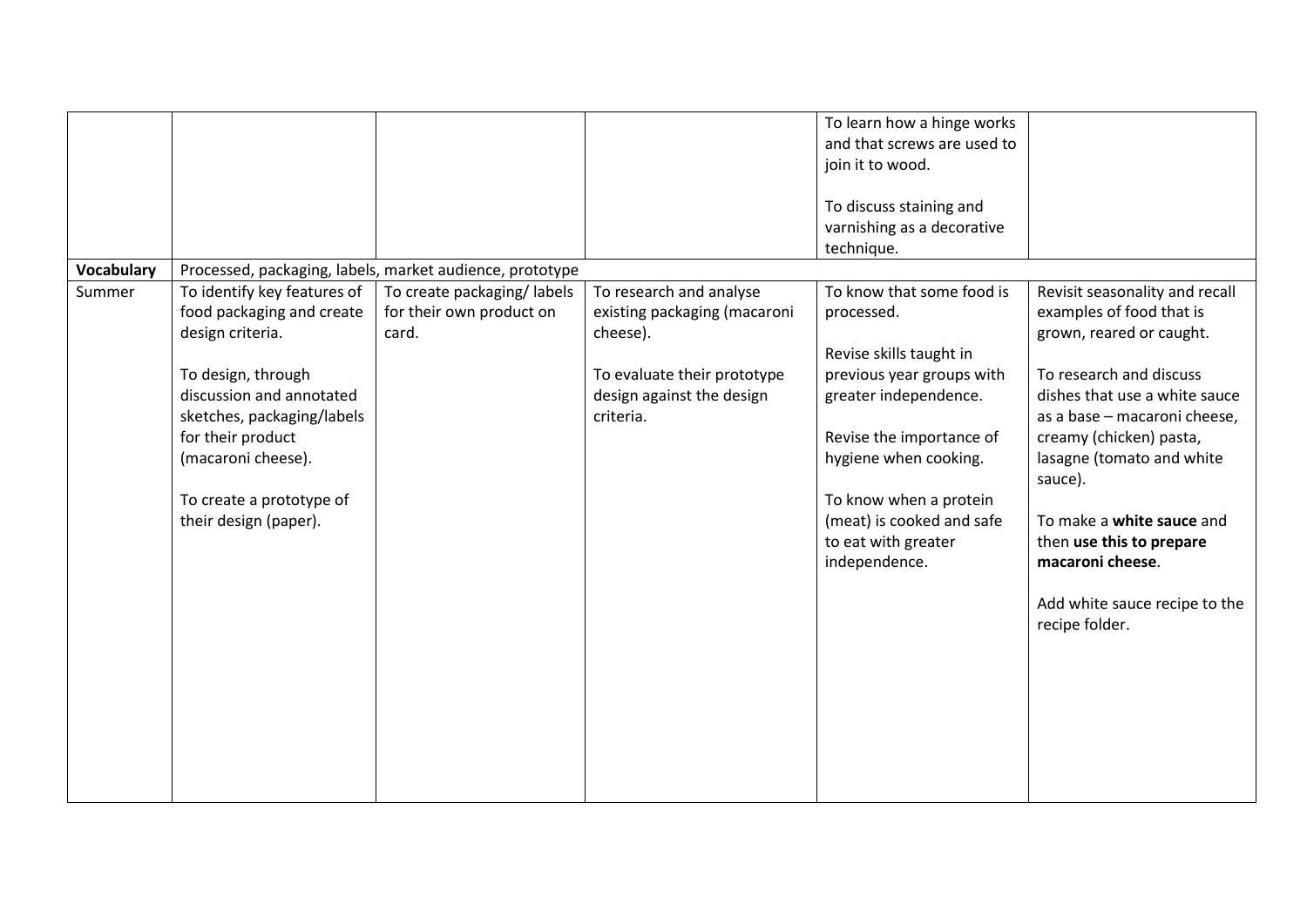| How to think like a designer; What do you want to make? What do you want your product to do? (purpose) Who is the product for? How will you make it? What other |  |  |  |  |  |  |
|-----------------------------------------------------------------------------------------------------------------------------------------------------------------|--|--|--|--|--|--|
| products are there and how have they been made? What tools will you need? How do the tools work? What techniques could you use? What does your plan look like?  |  |  |  |  |  |  |
| How did your plan change when you made the product? How can you test your product? What would make your product even better? Is the product environmentally     |  |  |  |  |  |  |
| friendly?<br><b>Strands of</b><br><b>Design</b><br><b>Make</b><br><b>Evaluate</b><br><b>Technical Knowledge</b>                                                 |  |  |  |  |  |  |
| <b>Cooking and Nutrition</b>                                                                                                                                    |  |  |  |  |  |  |
|                                                                                                                                                                 |  |  |  |  |  |  |
|                                                                                                                                                                 |  |  |  |  |  |  |
|                                                                                                                                                                 |  |  |  |  |  |  |
|                                                                                                                                                                 |  |  |  |  |  |  |
|                                                                                                                                                                 |  |  |  |  |  |  |
|                                                                                                                                                                 |  |  |  |  |  |  |
|                                                                                                                                                                 |  |  |  |  |  |  |
|                                                                                                                                                                 |  |  |  |  |  |  |
|                                                                                                                                                                 |  |  |  |  |  |  |
|                                                                                                                                                                 |  |  |  |  |  |  |
|                                                                                                                                                                 |  |  |  |  |  |  |
|                                                                                                                                                                 |  |  |  |  |  |  |
|                                                                                                                                                                 |  |  |  |  |  |  |
|                                                                                                                                                                 |  |  |  |  |  |  |
|                                                                                                                                                                 |  |  |  |  |  |  |
|                                                                                                                                                                 |  |  |  |  |  |  |
|                                                                                                                                                                 |  |  |  |  |  |  |
|                                                                                                                                                                 |  |  |  |  |  |  |
|                                                                                                                                                                 |  |  |  |  |  |  |
|                                                                                                                                                                 |  |  |  |  |  |  |
|                                                                                                                                                                 |  |  |  |  |  |  |
|                                                                                                                                                                 |  |  |  |  |  |  |
|                                                                                                                                                                 |  |  |  |  |  |  |
|                                                                                                                                                                 |  |  |  |  |  |  |
|                                                                                                                                                                 |  |  |  |  |  |  |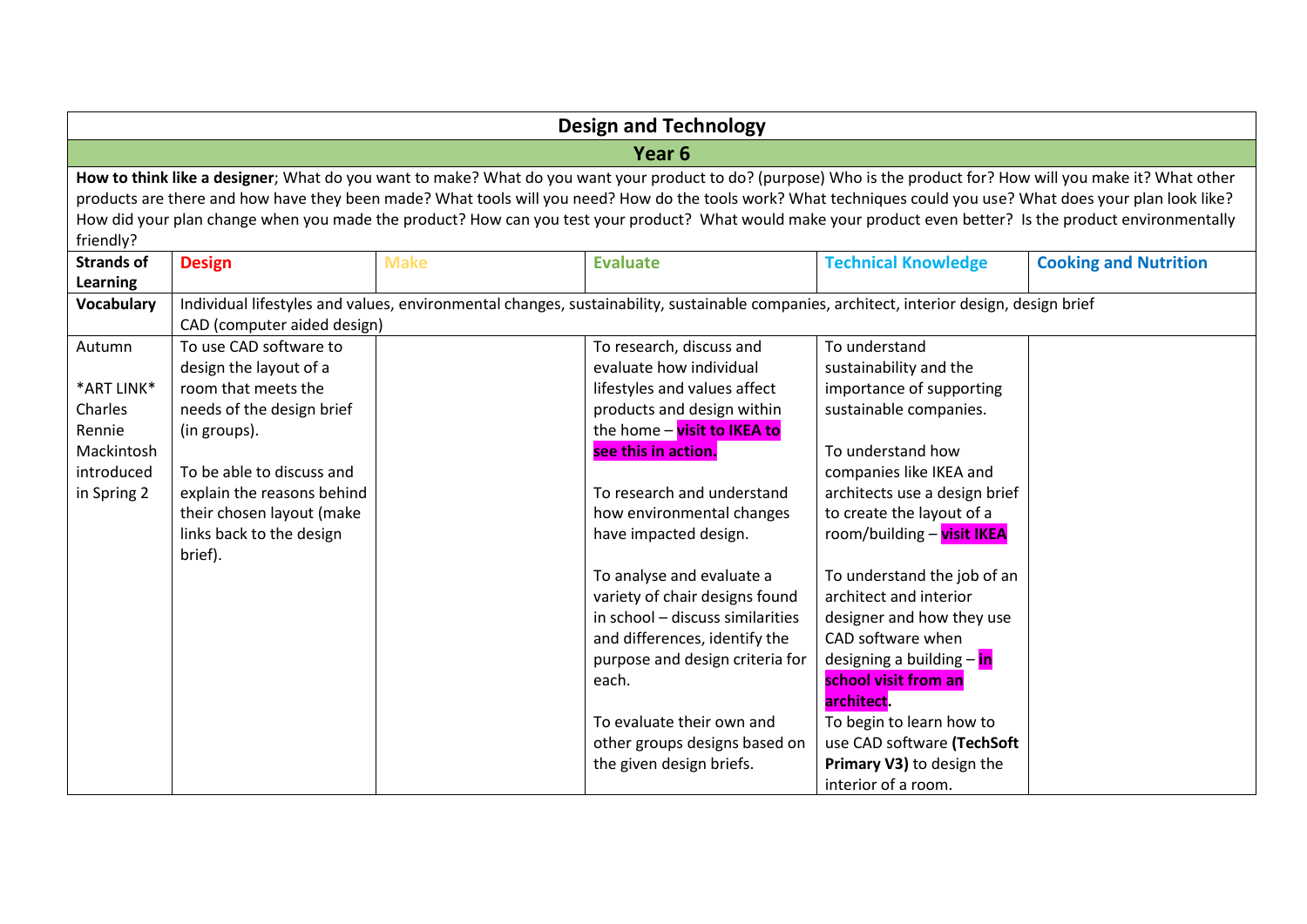| Spring | To create an exploded        | To apply knowledge of      | To research exploded            | To know how                   |  |
|--------|------------------------------|----------------------------|---------------------------------|-------------------------------|--|
|        | design diagrams of their     | mechanics and electronics  | diagrams and understand their   | environmental changes         |  |
|        | moving vehicle.              | to create a moving vehicle | purpose.                        | have impacted car design      |  |
|        |                              | out of wood.               |                                 | (Link back to last term).     |  |
|        |                              |                            |                                 |                               |  |
|        |                              |                            |                                 | To begin to understand        |  |
|        |                              |                            |                                 | how a car works.              |  |
|        |                              |                            |                                 |                               |  |
|        |                              |                            |                                 | To revisit prior knowledge    |  |
|        |                              |                            |                                 | of simple machines - cams     |  |
|        |                              |                            |                                 | and wheels and axles. To      |  |
|        |                              |                            |                                 | revisit prior knowledge of    |  |
|        |                              |                            |                                 | electrical systems - circuit, |  |
|        |                              |                            |                                 | battery, motor.               |  |
|        |                              |                            |                                 |                               |  |
|        |                              |                            |                                 | To revisit how to use a saw   |  |
|        |                              |                            |                                 | safely to cut wood.           |  |
|        |                              |                            |                                 |                               |  |
|        | Provide children with a list |                            | To research and analyse         | To know how                   |  |
|        | of items that are thrown     |                            | existing upcycled furniture -   | environmental changes         |  |
|        | away each year - cable       |                            | discuss object it is made from, | have impacted on upcycling    |  |
|        | drum, ladders, palettes,     |                            | likes, dislikes etc.            | (Link back to last term).     |  |
|        | suitcases, barrels, baths,   |                            |                                 |                               |  |
|        | toilets, car tyres           |                            |                                 |                               |  |
|        |                              |                            |                                 | To understand the             |  |
|        | To select an everyday item   |                            |                                 | importance of reusing/        |  |
|        | and design their own         |                            |                                 | upcycling objects.            |  |
|        | upcycled piece of            |                            |                                 |                               |  |
|        | furniture.                   |                            |                                 |                               |  |
|        | To annotate their design -   |                            |                                 |                               |  |
|        | consider indoor or           |                            |                                 |                               |  |
|        | outdoor, joining             |                            |                                 |                               |  |
|        | techniques, colour etc.      |                            |                                 |                               |  |